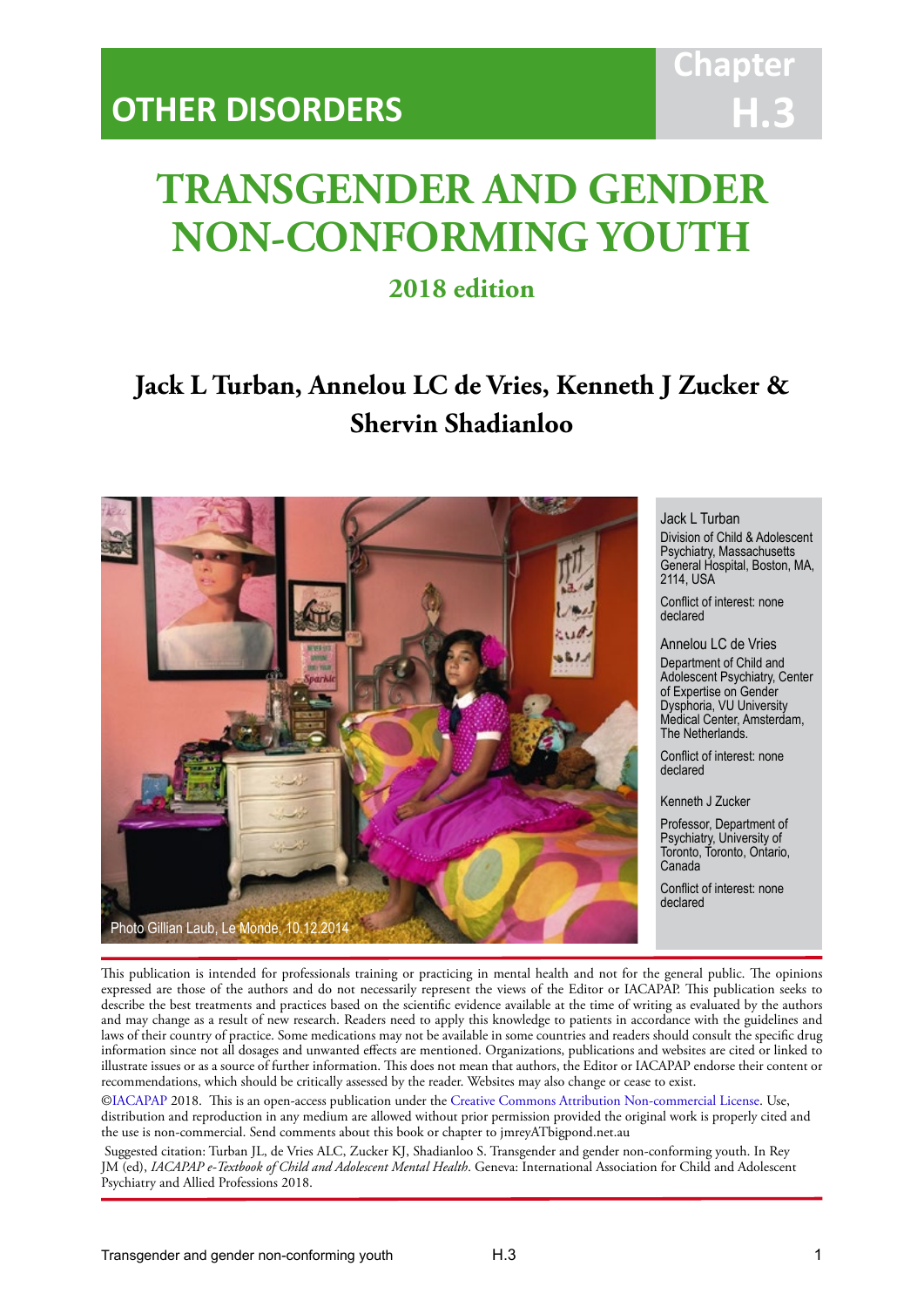Transgender and gender nonconforming youth include children and adolescents who experience a marked incongruence between the gender assigned at birth and their gender identity (American Psychiatric Association, 2013). Over adolescents who experience a marked incongruence between the gender assigned at birth and their gender identity (American Psychiatric Association, 2013). Over the past decade, there has been a remarkable begun to highlight transgender individuals from childhood to adulthood (Zucker, 2007; Morrison, 2010). News outlets from *[The New York Times Magazine](https://www.nytimes.com/2017/04/08/opinion/sunday/hannah-is-a-girl-doctors-finally-treat-her-like-one.html)* to *[Le](http://www.lemonde.fr/m-actu/article/2014/12/10/moi-nikki-13-ans-nee-niko_4534297_4497186.html)  [Monde](http://www.lemonde.fr/m-actu/article/2014/12/10/moi-nikki-13-ans-nee-niko_4534297_4497186.html)* have explored the life experiences of transgender youth (Padawer, 2010; Rosin, 2008; Chayet, 2014). Legislative bodies have examined transgender rights through restroom access, hate crime legislation, insurance regulations, and antidiscrimination policies, with physicians playing key roles in these discussions (Schuster et al, 2016). These initiatives have ranged from protection of rights for transgender patients to discriminatory policies that put the wellbeing of transgender children at risk. In India, The Rights of Transgender Bill 2014 was recently introduced. The Canadian Senate passed Bill C-16 to expand antidiscrimination laws to cover transgender individuals. Legislation in the United States has fluctuated between Obama-era protections for transgender patients and Trump era restrictions, most recently a proposed ban on transgender service people in the military.

Parallel to this growing attention, there has been a marked increase in the establishment of specialized gender identity clinics for children and adolescents in North America and in Europe (Hsieh & Leininger, 2016), which likely reflects the marked increase in referrals that has been noted internationally (Aitken et al, 2015; Chen et al, 2016). The scientific literature on gender incongruence has expanded as well, with an influx of new studies on co-occurring psychological functioning, long-term follow-up studies, biological correlates, and outcomes of medical interventions. Practicing child and adolescent psychiatrists should be familiar with the basics of this field to appropriately assess and help these patients.

#### **TERMINOLOGY AND DEFINITIONS**

Terminology in this specialized area is continuously evolving. This section describes terms and definitions that are in common usage in 2018, but different regions, cultures, and families may have their own preferred terminology (see Table H.3.1).

The term *gender assigned at birth* refers to a newborn's gender (boy, girl, indeterminate), as generally declared by a medical professional. Other relevant terms include *natal sex* and *birth sex*. The term *biological sex* is somewhat vague, as it is unclear whether it would be based on karyotyping of the sex chromosomes, internal reproductive structures, the configuration of the external genitalia, etc. The vast majority of newborns are assigned the gender of boy or girl through prenatal diagnostics or, at birth, based on genital anatomy. A small number of newborns may be classified as having a "disorder of sex development" or what others have called "differences of sex development" (Hughes, 2006), congenital conditions in which biological parameters of sex (e.g., the sex chromosomes, the gonads, the configuration of the external genitalia, etc.) are incongruent with one another. These conditions include complete or partial androgen insensitivity syndrome, mixed gonadal dysgenesis, 5-alpha-reductase deficiency, penile agenesis, and congenital adrenal hyperplasia, among others. Such patients may

#### Shervin Shadianloo

Department of Child and Adolescent Psychiatry, Center for Transgender Care, Hofstra Northwell School of Medicine, 75-59 263rd St Glen Oaks, NY 11004, USA

Conflict of interest: none declared

This chapter was adapted with revision from the chapter entitled Gender Dysphoria & Gender Incongruence in the 5th Edition of *Lewis's Child & Adolescent Psychiatry: A Comprehensive Textbook* written by Jack L. Turban, Annelou L.C. deVries, and Kenneth Zucker.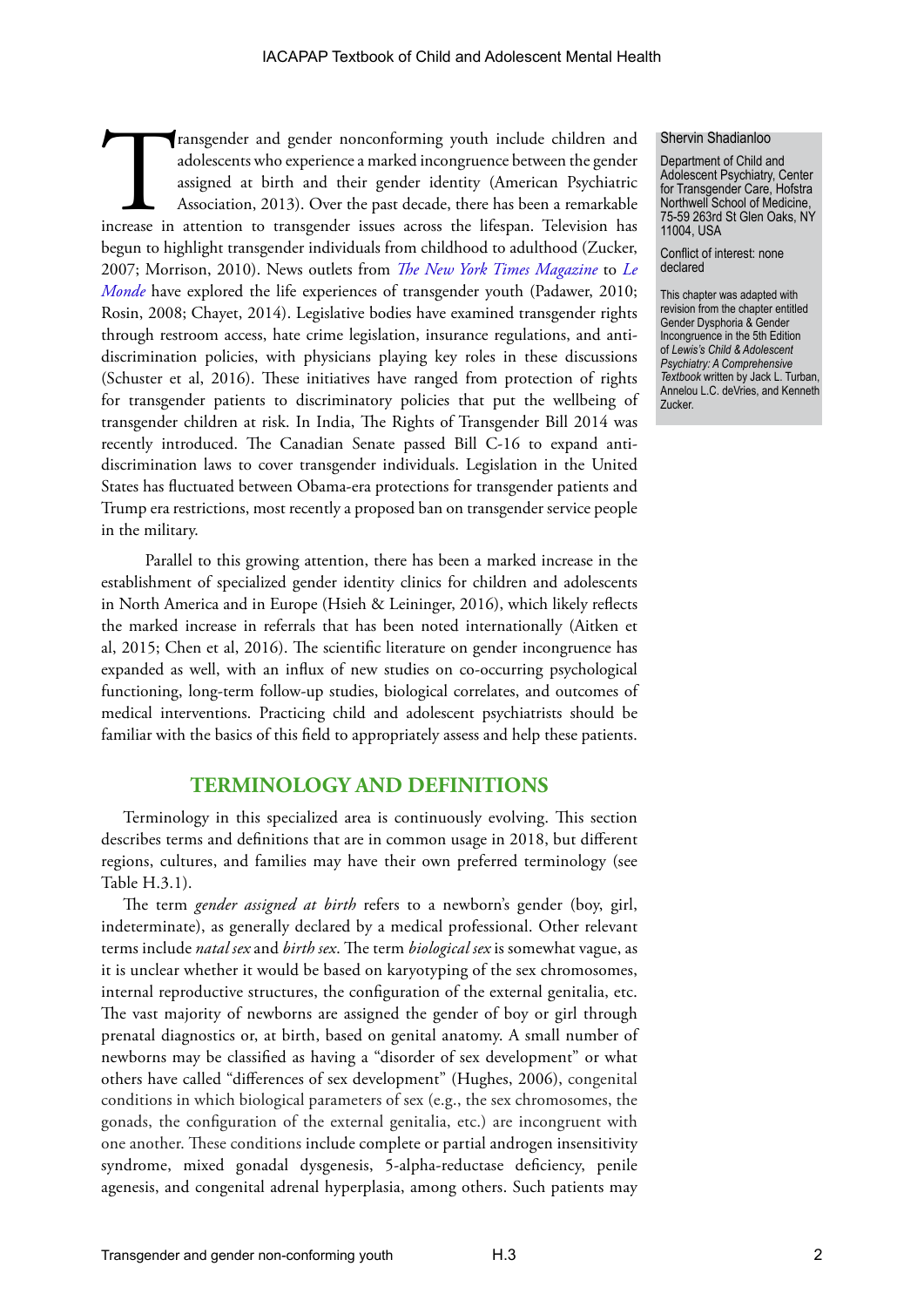experience gender identity issues different from those experienced by individuals without a disorder of sex development (Meyer-Bahlburg et al, 2016).

*Experienced gender or gender identity* refers to one's sense of self as a boy, as a girl, or some alternative gender that is different from the traditional boy-girl dichotomy (e.g., "gender fluid," "agender," or "non-binary"). Other terms include *affirmed gender* (typically used for individuals who have transitioned socially to living as the desired gender)*.* For the majority of individuals, experienced gender matches the gender assigned at birth. These individuals are referred to as *cisgender*. For some patients, experienced gender is opposite to the gender assigned at birth, and are referred to as *transgender*.

*Gender expression* refers to the way in which one presents to the outside world in a gendered fashion and may include pronoun use, clothing, and other external markers. *Gender nonconformity* refers to a person's gender expression that differs from socially anticipated gender expressions, which are binary in many cultures. These anticipated gender expressions vary from culture to culture and may vary from time to time within a single culture. *Gender expression* is different from *gender identity* in that an individual may carry and express themselves in a way that is not expected in their culture but continue to identify as their gender assigned at birth.

This may also be part of the psychosexual development of a child before, during and after puberty. The term *gender role* is also used in a similar way to *gender expression* but may be limited to behavior and is less inclusive than *gender expression.*

*Transgender* and *gender variant identities* are sometimes used as terms for individuals whose experienced gender does not strictly match the gender assigned at birth. Persons who experience psychological distress in relation to their gender identity may be referred to as *gender dysphoric*. "Gender dysphoria" is the diagnostic term adopted in the DSM-5 (see below) (American Psychiatric Association, 2013).

*Sexual attraction* or *sexual orientation* is a separate concept from gender identity. Sexual orientation refers to the type of individuals toward whom one is romantically or sexually attracted. Terms such as *androphilia* (attraction to males), *gynephilia* (attraction to females), *biphilia* (attraction to males and females), and *aphilia* (attraction to neither males nor females) have become more common, slowly replacing older terms such as heterosexual, bisexual, homosexual, and asexual, though this terminology can also be confusing as it does not explain if individuals are attracted to a specific gender assigned at birth, a specific gender identity, a specific gender expression, etc. In the scientific literature, the sexual orientation of individuals who identify as transgender has been described in relation to their experienced gender or their gender assigned at birth. For example, an adolescent female who identifies as male and is sexually attracted to females may be described as "heterosexual" in relation to experienced gender but as "homosexual" in relation to birth sex (Lawrence, 2010). From either a clinical or research perspective, it is critical to identity the frame of reference when describing a patient's sexual orientation. Most individuals who identify as transgender will describe their sexual orientation in relation to their gender identity, not their gender assigned at birth (e.g., a transgender woman who is attracted to men would likely consider herself to be heterosexual).

"Until I was about four or five I didn't know I wasn't a girl, to be honest with you. One of my earliest memories, about five years old, was being yelled at by a teacher for going to the toilet with the girls. About the same age I realised I was different to these other boys. At the age of nine I refused to have my hair cut. I didn't have it cut until I was 16, because having it cut was such a torment to me.

School was extremely difficult. I got bullied a lot. I was picked on for being too thin, for being feminine, for not liking football, for hanging round with girls, for having long hair. They mocked everything they could think of in terms of gender and sexuality."

*[The Guardian](https://www.theguardian.com/society/2016/jul/10/transgender-stories-people-think-we-wake-up-and-decide-to-be-trans)*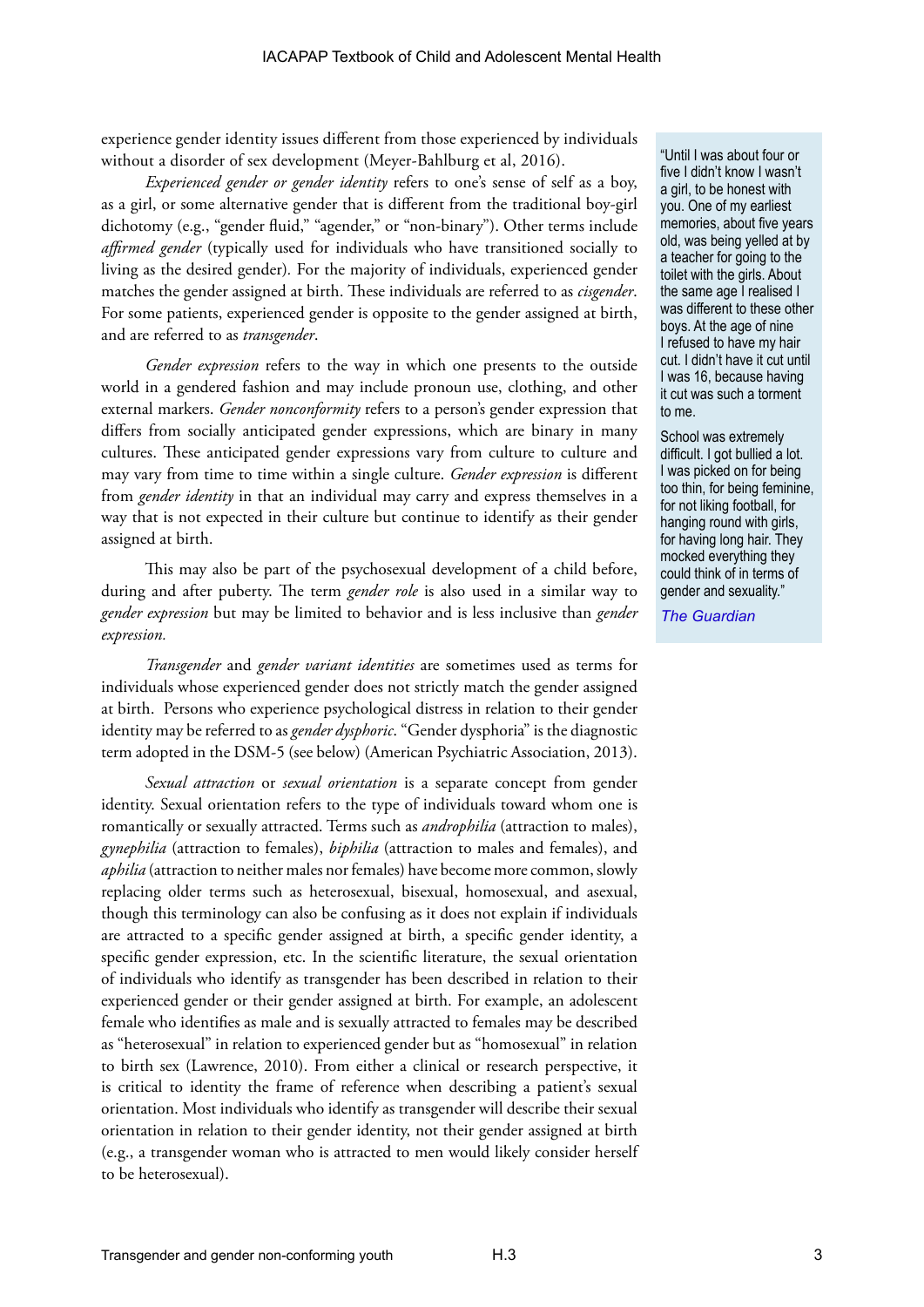

The "genderbread person" has been developed as an educational tool to clarify the distinctions among *gender assigned at birth, experienced gender, and sexual orientation* (Figure H.3.1). Note that as a published educational instrument, this graphic diverges somewhat from the contemporary terminology we describe. Nonetheless, this tool has proven useful for introducing this terminology to families and students new to the topics of gender and sexuality. The [gender unicorn](http://www.transstudent.org/gender?gclid=CjwKCAiAxarQBRAmEiwA6YcGKBQidpmMANvzpebXAX2N4ZzS_qOaM5FJCvVOjhwN77Cdhm1_hBOamBoC4GUQAvD_BwE) is another popular graphic that highlights the dimensional aspects of gender identity, gender assigned at birth, and sexual or romantic attraction.

#### **UNDERSTANDING GENDER IDENTITY AND GENDER NON-CONFORMITY AROUND THE WORLD**

Most of the current literature regarding gender non-conforming, gender variant and transgender youth is predominantly from Western countries. Given the intangible nature of gender, gender identity and its expression, cultural differences in how gender is understood and expressed may effect the approach to these individuals. National Geographic recently tackled the complex topic of gender in a [special issue.](https://www.nationalgeographic.com/magazine/2017/01/)

To work with gender non-conforming, gender variant and transgender individuals from different cultures, or to apply current practice guidelines in different cultures, various factors need to be taken into consideration. Gender may be defined differently based on the language spoken. Language is the major mode of creating and describing concepts as well as the emotions associated with them.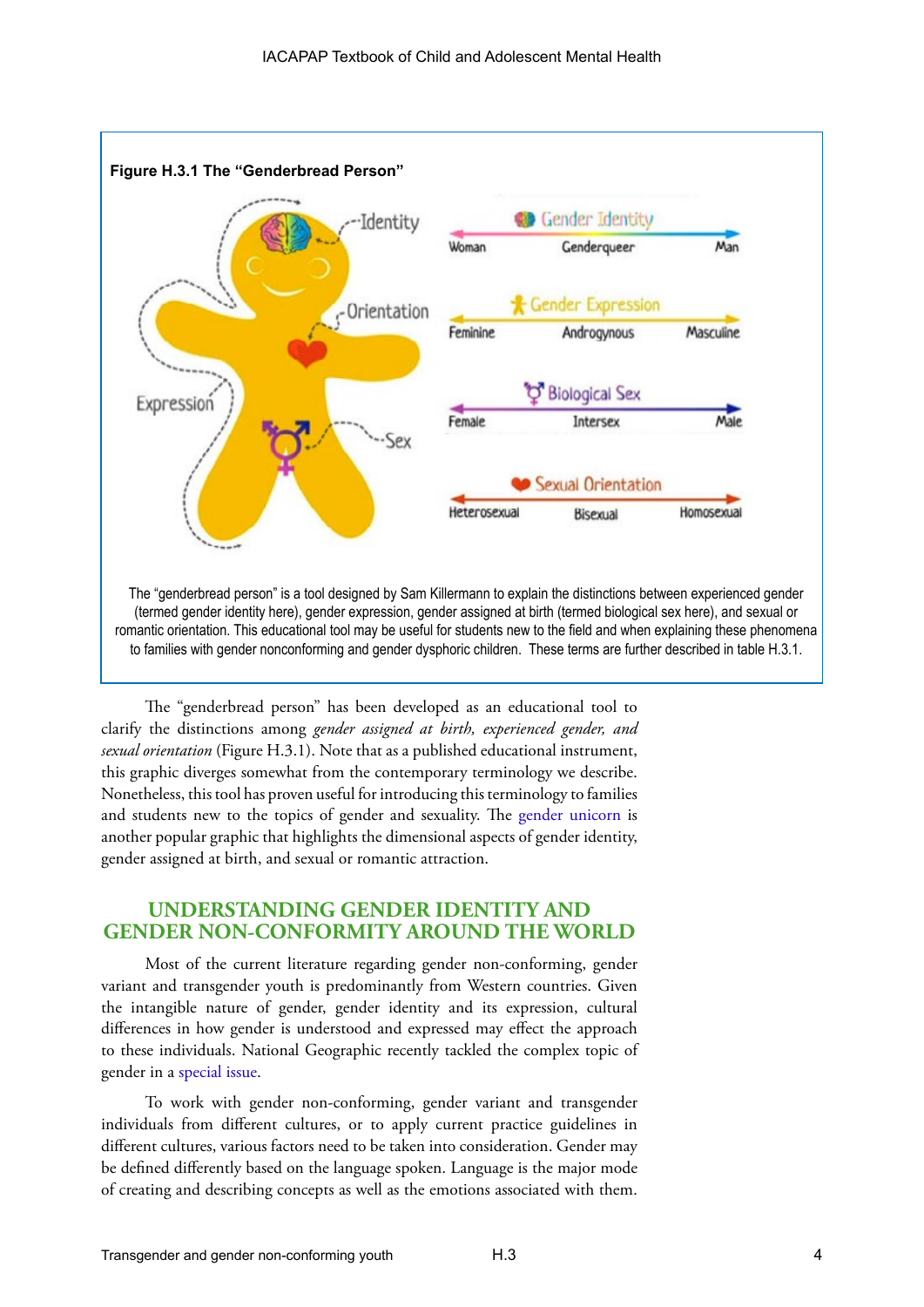## **Table H.3.1 Terminology**

|                        | <b>TERM</b>                             | <b>DEFINITION</b>                                                                                                                                                                                                                                                                                                                                  |
|------------------------|-----------------------------------------|----------------------------------------------------------------------------------------------------------------------------------------------------------------------------------------------------------------------------------------------------------------------------------------------------------------------------------------------------|
|                        | Gender assigned at birth                |                                                                                                                                                                                                                                                                                                                                                    |
|                        | Natal sex                               | Gender assigned to an infant at birth, generally based on observed physical<br>characteristics (genitalia etc.)                                                                                                                                                                                                                                    |
| $\bullet$              | <b>Birth sex</b>                        |                                                                                                                                                                                                                                                                                                                                                    |
| $\bullet$<br>$\bullet$ | Experienced gender<br>Gender identity   | Individuals' psychological understanding of their own gender                                                                                                                                                                                                                                                                                       |
|                        | Affirmed gender                         | Individuals' psychological understanding of their own gender, typically referring<br>to living socially as that understood gender                                                                                                                                                                                                                  |
|                        | Sexuality<br>Sexual orientation         | Refers to the type of individuals towards whom one is romantically and/or<br>sexually attracted                                                                                                                                                                                                                                                    |
|                        | Gender incongruence                     | Refers to individuals whose gender assigned at birth and gender identity do<br>not match                                                                                                                                                                                                                                                           |
|                        | Gender role                             | A characteristic that is considered "male" or "female" by a particular culture                                                                                                                                                                                                                                                                     |
|                        | Gender expression                       | An individual's outward presentation of their gender identity. Typical examples<br>include, but are not limited to, clothing, hairstyles, and activities                                                                                                                                                                                           |
|                        | Transgender                             | Refers to individuals whose gender identity is incongruent with that assigned<br>at birth. This term is often used for individuals who are transgender in a binary<br>fashion but may also be used as an umbrella term for persons with any gender<br>identity other than cisgender (see below).                                                   |
|                        | Transsexual                             | Typically used to refer to individuals who desire medical interventions to<br>align their anatomy with their gender identity. This term has been used<br>synonymously with transgender by some and has largely fallen out of favor                                                                                                                 |
|                        | Transman                                | A transgender individual who identifies as male (typically with a female gender<br>assigned at birth)                                                                                                                                                                                                                                              |
|                        | Transwoman                              | A transgender individual who identifies as female (typically with a male gender<br>assigned at birth)                                                                                                                                                                                                                                              |
|                        | Gender dysphoria                        | Refers to psychological distress in relation to one's experienced gender; is<br>also the classification used in DSM-5 (when fulfilling certain clinical criteria).<br>Note that not all patients with gender incongruence will experience dysphoria.                                                                                               |
|                        | Cisgender                               | Refers to individuals whose experienced gender matches the gender assigned<br>at birth                                                                                                                                                                                                                                                             |
|                        | Gender non-conforming<br>Gender variant | Refers to variation from developmental norms in gender role behavior that<br>may be considered as non-gender stereotypical. This may include identifying<br>as both genders or identifying with neither, among others. Some transgender<br>individuals who identify on the gender binary (i.e., male or female) also identify<br>with these terms. |
|                        | Cross-sex hormones                      | This term refers to the estrogen or testosterone treatment that induces the<br>development of female and male secondary sex characteristics respectively                                                                                                                                                                                           |
|                        | Gender affirming care                   | Refers to treatments aimed at supporting a patient in that patient's gender<br>identity. This may include mental health, medical, legal, and surgical aspects<br>of care.                                                                                                                                                                          |
|                        | Gender identity exploration             | Refers to a process in which a patient is allowed to explore gender identity.<br>Treatment should not have a gender identity (cisgender, transgender, or<br>otherwise) as a goal of therapy. Rather, patients should be permitted to<br>explore the different possibilities to better understand the best fit for them                             |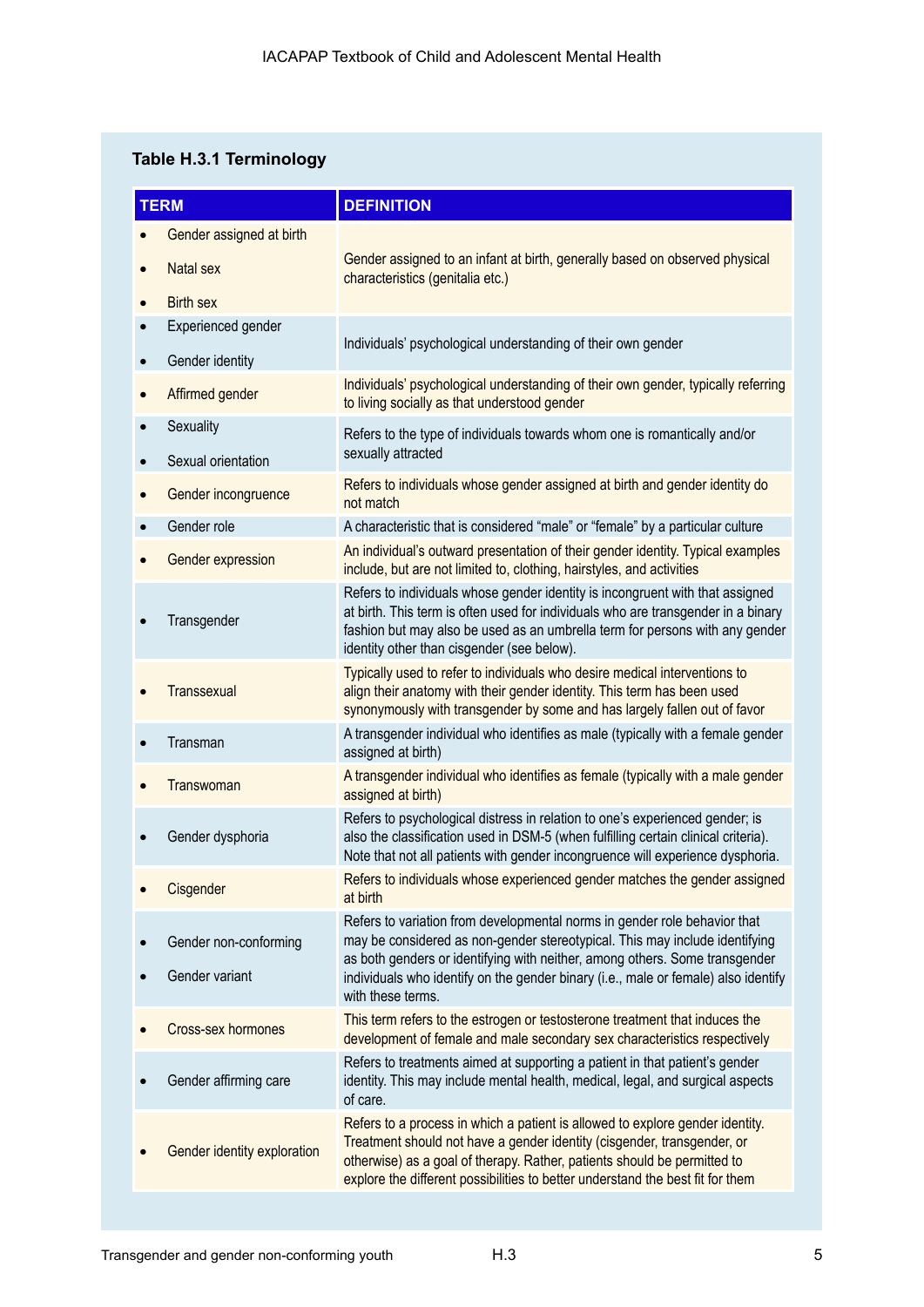Gender, being a core feature of identity, is influenced by the language spoken. In some languages the words for sex and gender are the same. This may make it harder to differentiate between gender identity versus anatomical sex. It is important to also note that some languages are grammatically gendered and some are not. In languages that are grammatically gendered (e.g., Spanish), use of pronouns can be an important topic and become a milestone in transitioning; however, this may vary if the language spoken is non-gendered. About one quarter of the world's languages are grammatically gendered. In these languages each noun is assigned to one gender, typically, masculine, feminine, neuter. Most cultures appear to have followed a binary anatomical sex and created their language and culture based on this presumed dichotomy. In contrast, other cultures have specific words to describe aspects of gender identity that may fall outside of a binary concept of gender such as *hijra* in India, *two-spirit* in some Native American tribes, and *menwomen* in Balkan communities.

Historically, Middle Eastern, North African and European cultures recognized and had terms for transgender people. This includes *hijra* in India, *Mukhannath* in Islam and Arabic cultures, *Phrygia* in ancient Greek, and *Cybele* in ancient Roman. These individuals were often intersex people or natal males castrated for religious or other reasons. It is important to note that the recognition did not necessarily protect these individuals from stigma and marginalization, and in some places like India, *Hijras*, although believed to have power to remove a "bad spell" from newborns, were highly stigmatized. Meanwhile there have been new movements to support and protect transgender people in this region. The Rights of Transgender Persons Bill, which provisions anti-discrimination and employment for transgender people, was introduced in 2014 in India; it may result in positive changes in the future. Another example is the *Fatwa* from the Iranian Supreme Leader, Ayatollah Khomeini, after the 1979 Islamic Revolution, that allows transgender people to transition to their identified gender.

It is beyond the scope of this chapter to review the concept of gender identity in all different cultures; we bring these examples to highlight the cultural variation about how gender identity is understood. There are many countries that have no literature on the care of gender non-conforming, gender variant, and transgender people. Transgender identity and gender non-conformity continue to be highly stigmatized around the world. In East Asia alone, perspectives vary significantly. Thailand has the highest number of gender affirming surgeries in the world. In China, there are limited if any services for transgender people.

Working with children and youth presenting with gender issues requires knowledge of the child's psychosexual development, cultural aspects of gender and its expression in that specific society and family unit, as well as their exposure and understanding of the expanding information and media awareness around gender non-conformity and transgender identity. In the case of working with immigrant families, understanding the interaction of the host and home cultures is also important.

#### **HISTORY OF GENDER IDENTITY AND MEDICINE**

John Money (1921-2006) was a psychologist and sexologist whose empirical and theoretical contributions regarding gender identity, gender role, and gender



Click on the picture to access Mermaids, UK site that provides information and support for children and teenagers with gender identity issues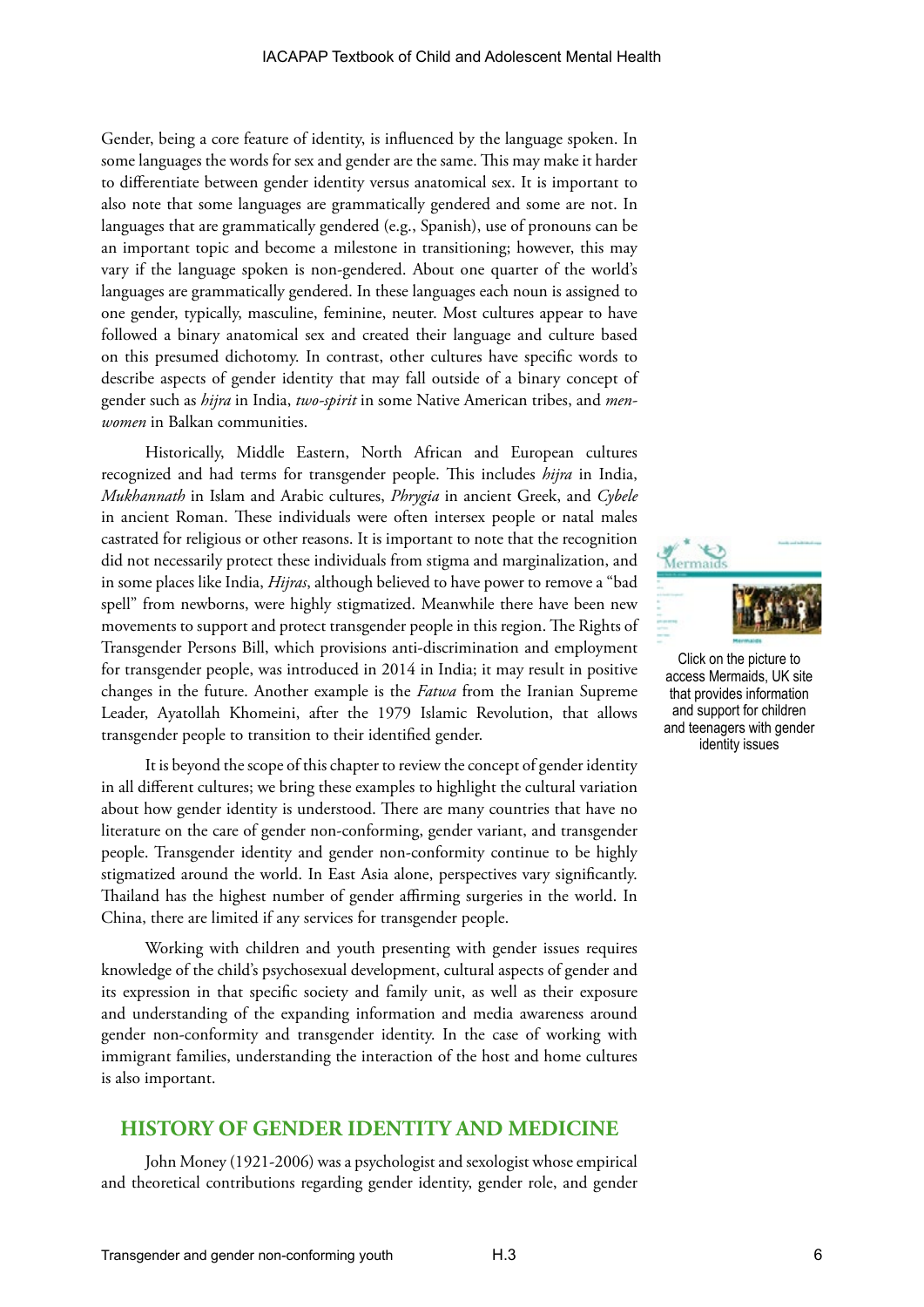development were innovative and of great influence, beginning in the 1950s. Money originally proposed a theory of "gender neutrality," suggesting that gender identity was predominantly determined by social factors, including the gender assigned at birth and subsequent socialization processes (Money et al, 1957). Money proposed that, for individuals with a disorder of sex development, early surgical interventions to correct genital ambiguity were often needed so that a child could then be supported with rearing in the gender assigned at birth.

Over the past few decades, Money's original theory of gender neutrality at birth has been challenged by various lines of evidence suggesting the importance of biological factors, particularly patterns of prenatal hormone exposure, that also contribute to gender identity formation and differentiation. For example, chromosomal females with congenital adrenal hyperplasia who were assigned female at birth are exposed to elevated levels of prenatal testosterone; many of these girls are "behaviorally masculinized" and a higher percentage than the general population develop gender dysphoria and transition from female to male (Dessens et al, 2005; Pasterski et al, 2015).

Perhaps the most widely cited case pertains to a biologically "normal" male (one of a pair of identical twins) who, after a circumcision accident at the age of 7 months that led to penile ablation, underwent a vaginoplasty and was socially re-assigned to female at the age of 17 months. Although this patient was described by Money as a "tomboy" during childhood, subsequent follow-up revealed that the patient rejected estrogen therapy at the time of puberty and subsequently transitioned back to living as a male (Colapinto, 2000; Diamond & Sigmundson, 2004). Tragically, he committed suicide at the age of 38 (The Associated Press, 2004). The "John-Joan" case, as it was called, has been used as evidence of the importance of biological factors in contributing to a person's sense of gender identity. A subsequent summary of seven similar patients reared as female after traumatic loss of the penis have shown both male and female gender identities in adolescence and adulthood, further complicating the picture (Meyer-Bahlburg, 2005).

In the 1960s, research into the developmental histories of adults with "transsexualism" suggested that childhood cross-gender identification was common in these individuals (Green, 1974). This work was followed by research with children who showed patterns of gender-related behavior similar to the recalled patterns of transsexual adults (Green, 1974). During this period, there was much less attention given to adolescents with a marked history of cross-gender identification.

By the late 1990s, however, more attention was given to adolescents with a DSM diagnosis of gender identity disorder, including the possibility of treatment with gonadotropin releasing hormone analogs, as reported by a research team in the Netherlands (Cohen-Kettenis & van Goozen, 1998). This approach, described below, was ultimately outlined in the 2009 Endocrine Society Guidelines for the Treatment of Transsexual Persons (Wylie et al, 2009), and in the periodically updated World Professional Association for Transgender Health (WPATH) Standards of Care (Coleman et al, 2011). Research into these hormonal interventions has since garnered significant attention, including increased NIH funding to study the longterm benefits and risks of these treatments (Reardon, 2016).

"I have lived two thirds of my life as female and a third as male. I graduated from high school as a girl and from college as a guy; those five years were the most difficult yet joyous and rewarding of my life.

I was afraid to take this step toward medical transition; afraid I would lose everyone I loved, afraid of what I would look like, afraid of what people would say and what a freak they would think I am. I thought I would have to move far away and never talk to my parents, extended family, or friends again. I am happy to say I was very wrong.

It has taken a lot of time, patience, and communication, but for the most part I did not lose anyone I love, and the people I did lose were not real friends in the first place. Nothing has turned out like I thought it would when I first started transitioning; instead of being shunned and vilified by people from my past, I have been received warmly and lovingly. I have made many amazing friends and had many incredible experiences along the way."

#### *[The New York Times](https://www.nytimes.com/interactive/2015/opinion/transgender-today/stories/charles-thomy)*

It should be noted that a large number of transgender individuals are rejected by their families. This leads to high rates of homelessness among them.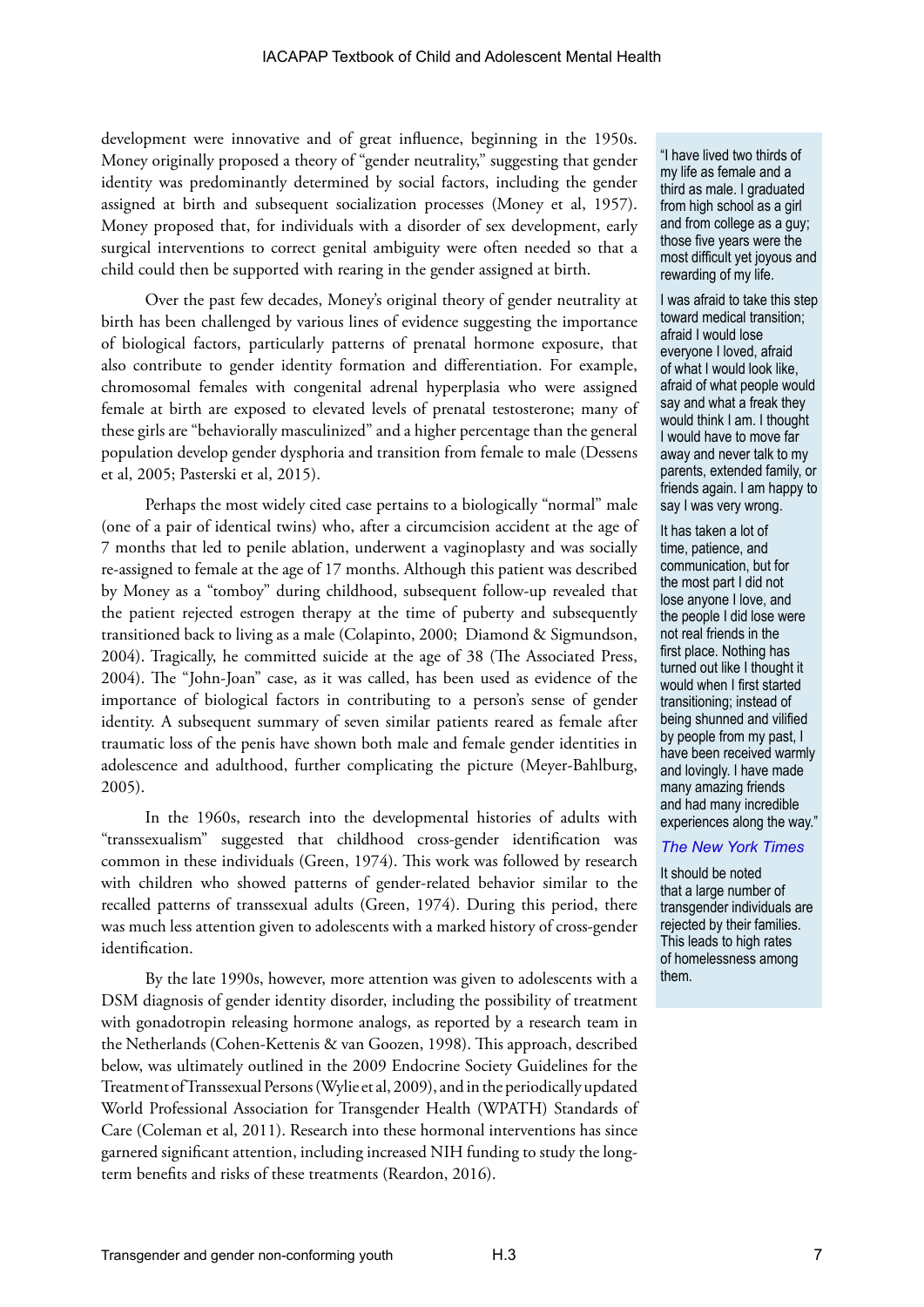#### **DIAGNOSIS AND ASSESSMENT**

Assessment of youth presenting with gender-related concerns requires a developmental history that explores general psychological development, gender development, and a careful analysis of the child's environment and safety related to expressed gender non-conforming behaviors. Various developmental theories may provide assistance in understanding and categorizing children based on their age in regards to gender development. The DSM-5 has criteria for diagnosis of gender dysphoria in both children and adolescents. Gender dysphoria is a clinical diagnosis and requires in depth and longitudinal evaluation of these youth. Several scales have also been developed to help with the assessment of gender nonconforming youth (The Utrecht Gender Dysphoria Scale, The Gender Identity/ Gender Dysphoria Questionnaire for Adolescents and Adults, among others), though none of these alone can establish a diagnosis. The evaluation of gender, in addition to the usual developmental and mental health evaluation of a child, needs to include a thorough chronological history of the child's gender expression and identity from parents and caregivers as well as a developmentally informed evaluation of the child's gender individually. The evaluator may use tools such as toys, books, drawing or playing materials to assist in the evaluation and gather information about behavior at school, with peers and at home.

Families play a key role in the evaluation. A child's gender variance has a significant impact on the family dynamics and may lead to conflicts and disruption of emotional attachments. It is important that these issues be identified and efforts be made to include all parties involved in the child's life regardless of the child's age.

Safety is a complex matter in the lives of gender non-conforming and transgender youth. Mental health practitioners need to be aware and look for overt and covert aggression and risk to the child due to being a sexual and gender minority, in addition to the usual safety issues. Bullying, risk of being kicked out of home, societal violence, and local legislation prosecuting or endangering a youth need to be considered and documented.

#### **CLASSIFICATION**

Gender identity diagnoses first entered the DSM in its third edition with three diagnoses: transsexualism, gender identity disorder of childhood, and atypical gender identity disorder (American Psychiatric Association, 1980). The essential feature of these three diagnoses was "an incongruence between anatomic sex and gender identity" (American Psychiatric Association, 1980). Revisions in the DSM-III-R were modest, though, in this edition, exclusion of individuals with schizophrenia or a disorder of sex development was removed, noting that individuals with either of these diagnoses could also have a "gender identity disorder" (American Psychiatric Association, 1987).

In the DSM-IV, the three diagnoses from DSM-III were collapsed into the overarching diagnosis "gender identity disorder," with distinct criteria sets for children versus adolescents and adults (American Psychiatric Association, 1987). This edition also added a criterion stating "The disturbance causes clinically significant distress or impairment in social, occupational, or other important areas of functioning" (Vance et al, 2010).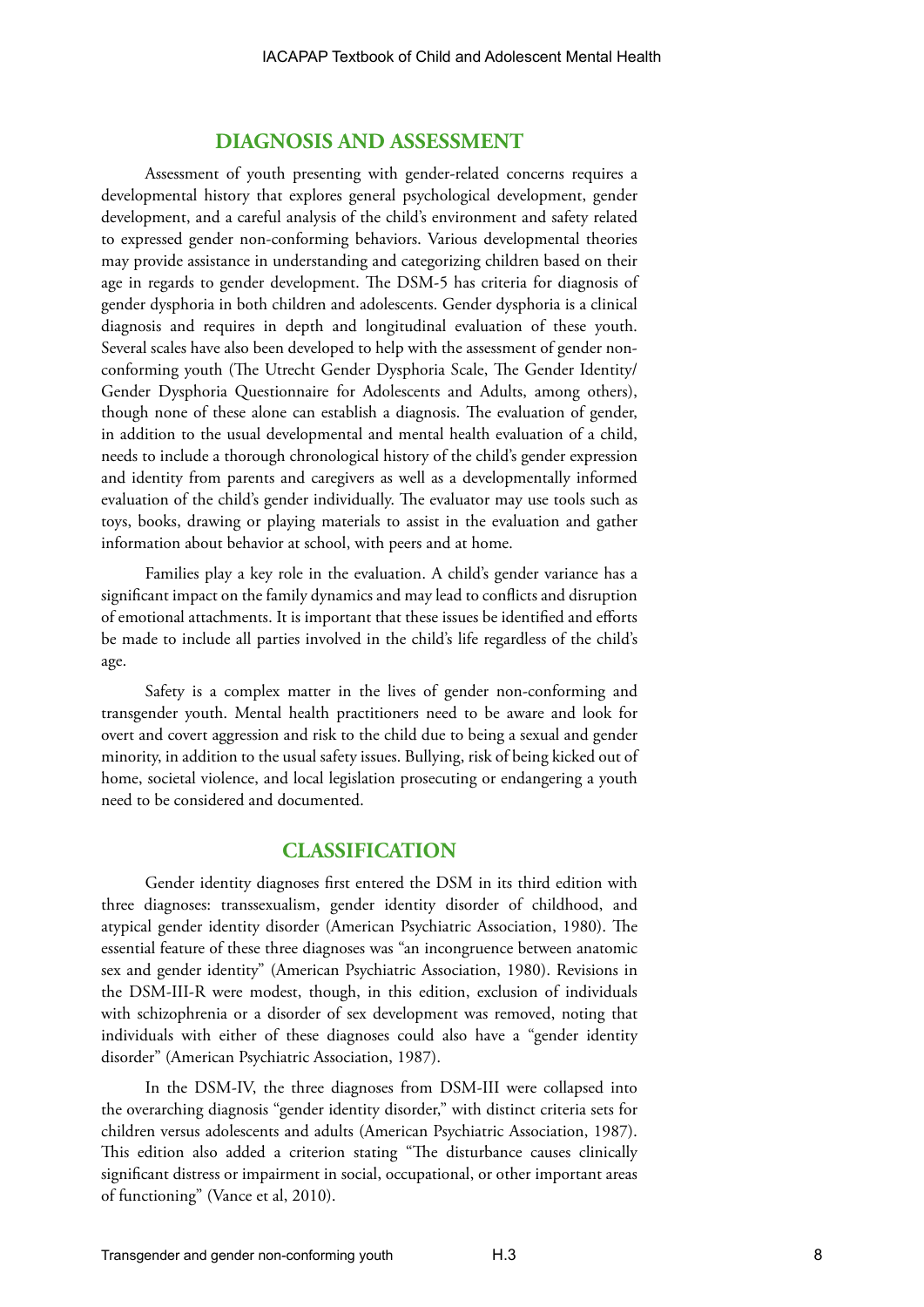## **Table H.3.2 Summary comparison of diagnostic criteria for gender dysphoria in children and in adolescents and adults according to DSM-5**

| <b>GENDER DYSPHORIA IN CHILDREN</b>                                                                                                                                                                                                                                                                                                                                                                                                                                                                                                                                                                                                                                                                                                                                                                                                                                                                                                 | <b>GENDER DYSPHORIA IN ADOLESCENTS AND</b><br><b>ADULTS</b>                                                                                                                                                                                                                                                                                                                                                                                                                                                                                                                                                                                                                                                                                                                                                                                                                                                                                                                                                               |
|-------------------------------------------------------------------------------------------------------------------------------------------------------------------------------------------------------------------------------------------------------------------------------------------------------------------------------------------------------------------------------------------------------------------------------------------------------------------------------------------------------------------------------------------------------------------------------------------------------------------------------------------------------------------------------------------------------------------------------------------------------------------------------------------------------------------------------------------------------------------------------------------------------------------------------------|---------------------------------------------------------------------------------------------------------------------------------------------------------------------------------------------------------------------------------------------------------------------------------------------------------------------------------------------------------------------------------------------------------------------------------------------------------------------------------------------------------------------------------------------------------------------------------------------------------------------------------------------------------------------------------------------------------------------------------------------------------------------------------------------------------------------------------------------------------------------------------------------------------------------------------------------------------------------------------------------------------------------------|
| A marked incongruence between one's<br>experienced/expressed gender and assigned<br>gender (one of which must be a strong desire<br>to be of the other gender or an insistence that<br>one is the other gender or some alternative<br>gender different from one's assigned gender),<br>of at least 6 months' duration, as manifested by<br>at least six of the following.                                                                                                                                                                                                                                                                                                                                                                                                                                                                                                                                                           | A marked incongruence between one's experienced/<br>expressed gender and assigned gender, of at least 6<br>months' duration, as manifested by at least two of the<br>following:                                                                                                                                                                                                                                                                                                                                                                                                                                                                                                                                                                                                                                                                                                                                                                                                                                           |
| In boys (assigned gender), a strong<br>preference for cross-dressing or dressing<br>as female; or in girls (assigned gender),<br>a strong preference for wearing only<br>masculine clothing and a strong resistance<br>to wearing feminine dresses.<br>A strong preference for cross-gender roles<br>in make-believe play or fantasy play.<br>A strong preference for toys, games, or<br>activities stereotypically used by the other<br>gender.<br>A strong preference for playmates of the<br>other gender.<br>In boys (assigned gender), a strong<br>rejection of masculine toys, games, and<br>activities and a strong avoidance of rough-<br>and-tumble play; or in girls (assigned<br>gender), a strong rejection of feminine<br>toys, games, and activities.<br>A strong dislike of one's sexual anatomy.<br>A strong desire for the primary and/or<br>secondary sex characteristics that match<br>one's experienced gender. | A marked incongruence between one's experienced/<br>expressed gender and primary and/or secondary<br>sex characteristics (or in young adolescents, the<br>anticipated secondary sex characteristics).<br>A strong desire to be rid of one's primary and/or<br>secondary sex characteristics because of a marked<br>incongruence with one's experienced/expressed<br>gender (or in young adolescents, a desire to prevent<br>the development of the anticipated secondary sex<br>characteristics).<br>A strong desire for the primary and/or secondary sex<br>characteristics of the other gender.<br>A strong desire to be of the other gender (or some<br>alternative gender different from one's assigned<br>gender).<br>A strong desire to be treated as the other gender (or<br>some alternative gender different from one's assigned<br>gender).<br>A strong conviction that one has the typical feelings<br>and reactions of the other gender (or some alternative<br>gender different from one's assigned gender). |

The condition is associated with clinically significant distress or impairment in social, school, or other important areas of functioning.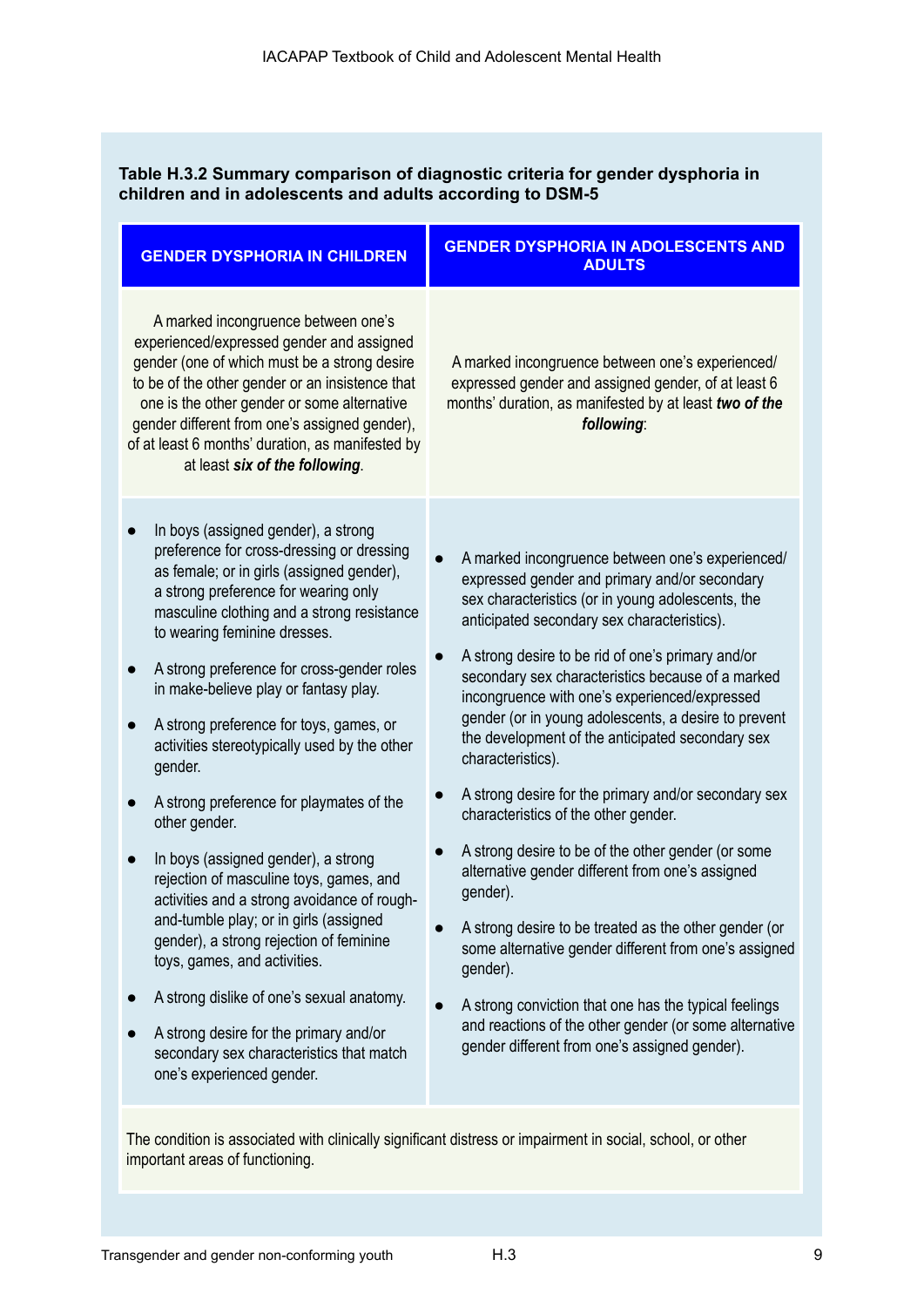DSM-5 renamed gender identity disorder as "gender dysphoria," aiming to decrease stigma associated with the diagnosis while maintaining a diagnosis that could be used to secure access to care for those who needed it (Vance et al, 2010). DSM-5 removed sexual orientation subtyping but noted in the text its relevance in understanding variations in developmental trajectories, and for research on biological factors and long-term outcomes (American Psychiatric Association, 2013). DSM-5 also made the childhood diagnosis stricter, requiring more than just gender non-conforming behavior. The new criteria require that a child express an actual desire or insistence in being of the other gender. The adolescent and adult criteria simultaneously became more inclusive, allowing for non-binary gender identities that would allow for gender variant, but not strictly binary, transgender adolescents and adults to receive the diagnosis and subsequently access to care.

Current DSM-5 criteria for gender dysphoria in children require a marked incongruence between one's experienced/expressed gender and assigned gender, of at least six months' duration, as evidenced by at least six of eight criteria, one of which must be a strong desire to be of the other gender or an insistence that one is the other gender (or some alternative gender different from one's assigned gender). Additionally, the patient must experience clinically significant distress or impairment in social, school, or other important areas of functioning as introduced in the DSM-IV (see Table H.3.2). DSM-5 criteria for gender dysphoria in adolescents and adults are similar, though with different requirements for the manifestation of gender dysphoria. This diagnosis requires at least two of six manifestations (see Table H.3.2).

Some have argued for use of the term "gender incongruence," including the Working Group on Sexual Disorders and Sexual Health for the forthcoming 11th edition of the International Classification of Diseases (ICD-11). This group suggested that the term "gender incongruence" highlights that not all transgender individuals experience dysphoria. The group notes that the term gender dysphoria might increase inappropriate stigmatization and pathologization. The group recognizes the necessity of diagnosis only for the purpose of preserving access to medical care. The group additionally argues that this diagnosis be moved out of the chapter on mental health and behavioral disorders and into another section, provisionally termed "conditions related to sexual health" (Drescher et al, 2016). though this brings up an additional issue of conflating gender identity with sexuality, as described in the terminology section above.



Click on the picture to access the site of the Gender Identity Research and Education Society (GIRES)

#### **EPIDEMIOLOGY**

A range of methodological challenges including, but not limited to, shifting terminology and stigma associated with self-identification, have made it difficult to establish the true prevalence of gender dysphoria or gender incongruence.

#### **Prevalence in Adults**

In adults, most studies have used the number of individuals that seek clinical care for gender affirming treatment as a proxy for determining prevalence in a certain country or catchment area. A recent meta-analysis based on 21 studies that applied this method concluded that the prevalence of transsexualism (the definition used in most of these studies) was 6.8 trans women in 100,000 gender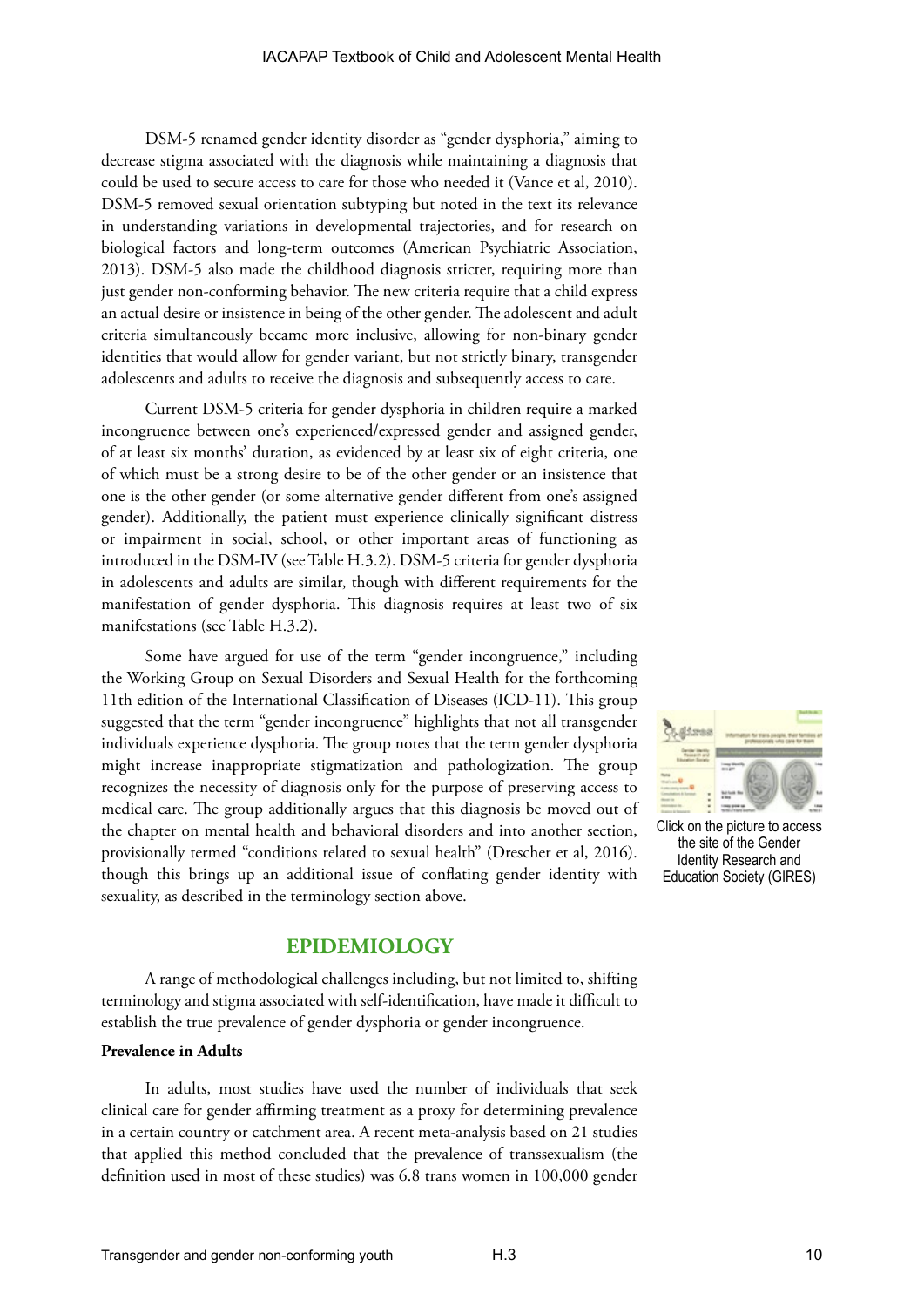at birth assigned males (1:14,705) and 2.6 trans men in 100,000 gender at birth assigned females (1:38,461) (Arcelus et al, 2015). A time trend was also found, with recent studies reporting higher prevalence rates. These studies are, of course, limited by the fact that they do not include transgender individuals who do not seek gender affirmative healthcare. Indeed, much higher prevalence rates—ranging from 4.2 % having an ambivalent gender identity, to around 0.5 % identifying as transgender and considering medical interventions—are suggested by recent studies that have used broader definitions and probability samples (Conron et al, 2012; Kuyper & Wijsen, 2014; van Caenegem et al, 2015). A recent populationbased survey in the US found that 0.6% of adults self-identified as transgender, with rates ranging from 0.3% to 0.8% in the states for which data were available. Compared to older age groups, young adults aged 18 to 24 were more likely to identify as transgender (Andres et al, 2016).

#### **Prevalence in Children and Adolescents**

Although formal epidemiological studies of gender dysphoria (previously known as gender identity disorder) in children and adolescents have not been conducted, looser or more liberal definitions of "caseness" have been examined in several studies. In a random sample of 2,730 Grade 6-8 students from San Francisco, Shields et al (2013) found that 1.3% self-identified as "transgender" in response to the question "What is your gender?" with the other response options being female or male. In a random sample of 8,166 high school students from New Zealand, Clark et al (2014) found that 1.2% self-identified as transgender and 2.5% reported that they were not sure about their gender, in response to the question "Do you think you are a transgender?" which was followed by a definition of the term. Interestingly, another 1.7% reported that they did not understand the question. In a study of 80,929 American high school students from the 2016 Minnesota Student Survey, 2.7% self-identified as transgender or gender nonconforming (Rider et al, 2018).

#### **Gender Assigned at Birth Ratio**

Of pre-pubertal children referred to gender identity clinics, the majority has a male gender assigned at birth. Among 577 Canadian children referred to a gender identity clinic between 1976 and 2011, the male-to-female ratio was 4.49:1 (Wood et al, 2013). This was significantly higher than the 2.02:1 ratio in the Netherlands (Aitken et al, 2015). These differences are theorized, in part, to be a reflection of increased parental anxiety regarding gender-variant behavior in males compared to females, particularly in North America. For adolescents with gender dysphoria, the gender ratio is much closer to 1:1 and appears to be more consistent across nations (Aitken et al, 2015). However, it is of note that there has been a recent temporal shift from more birth-assigned males prior to 2006, to more birth-assigned females from 2006 to 2013, though the ratio remains closer than 2:1 in either direction (Aitken et al, 2015).

#### **BIOLOGICAL AND PSYCHOSOCIAL DETERMINANTS**

The etiology of cross-gender identification and behavior continues to be elusive. While psychological and social factors were once the main focus of study, attention has shifted more recently to biological mechanisms. At present, the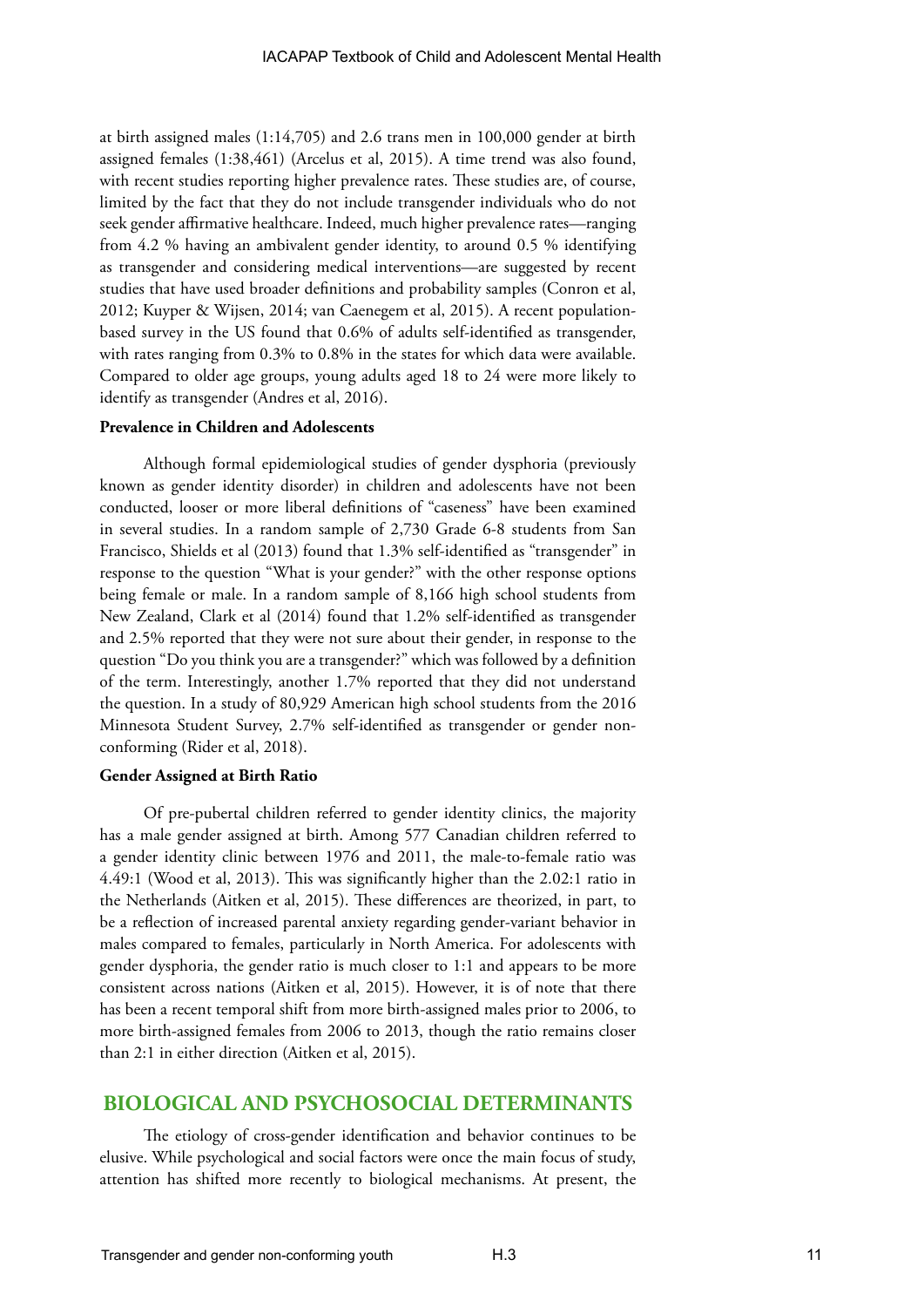evidence suggests that both psychosocial and biological elements are involved. A single mechanism is unlikely and gender dysphoria most likely results from a complex interaction between these factors (Steensma et al, 2013a).

#### **Biological Factors**

Twin studies suggest a strong heritable component with additional environmental contributors. In a large-scale CBCL study of Dutch twins (N=23,393) aged 7 and 10 (Coolidge et al, 2002), monozygotic (MZ) and dizygotic (DZ) twins were compared; genetic factors contributed to 70% of cross-gender behavior (as assessed via the two CBCL gender items). Another study of 314 MZ and DZ twins (mean ages 9.4 and 10.1 years, respectively) roughly replicated this finding, with genetic factors contributing up to 62% of the variance on a DSM-IV-based gender dysphoria scale (Coolidge et al, 2002).

Many studies, both in animals and humans, have shown that differences in brain anatomy and function in males and females underlie the sex differences in their behavioral characteristics (Hines, 2011). Sex hormones play an important role in these differences. The *organizational effect*, predominantly prenatally but also during puberty, leads to the sex differences in brain structures (Ruigrok et al, 2014; Giedd et al, 2012). On average, males have larger brain volumes, more white matter, gray matter, and cerebrospinal fluid than females, although when corrected for total volume, females have more gray matter and a larger volume of the cortex (Ruigrok et al, 2014; Guillamon et al, 2016).

The sexual differentiation hypothesis suggests that transgender individuals may have brain structures and brain functioning more closely aligned with their gender identity than with their assigned gender at birth (Swaab & Garcia-Falgueras, 2009). Post-mortem studies have suggested a sex reversal in several hypothalamic nuclei in transsexuals (Kruijver et al, 2000; Zhou et al, 1995). More recent neuroimaging techniques have allowed the *in vivo* study of brain morphology and functioning of larger numbers of adolescents and adults with gender nonconforming feelings (Kreukels & Guillamon, 2016). Before they received any medical gender affirmative treatment, brain anatomy with regard to volume, gray and white matter, and cerebrospinal fluid did not differ compared to their birth-assigned sex. Differences have been found with regard to white matter microstructure showing that transgender individuals lie between males and females (Guillamon et al, 2016). In the realm of functional neuroimaging, task-related studies show that transgender people may have either similar reactions as those of their experienced gender (e.g., smelling odorous steroids; Berglund et al, 2008) or activity different from their assigned gender as well as their experienced gender (e.g., mental rotation; Schoninget al, 2010), or not different from their assigned gender (e.g., verbal fluency; Soleman et al, 2013). Overall, results in the realm of neuroimaging are mixed.

In animal studies, where prenatal hormones can be manipulated, the strong effect of prenatal testosterone on gender role behavior is clear (Hines, 2011). The effects on gender identity, however, can only be studied in humans. Individuals with a disorder of sex development may be exposed to high levels of prenatal testosterone, and individuals with two X chromosomes with congenital adrenal hyperplasia (Merke & Bornstein, 2005) indeed have higher rates of gender dysphoria and cross-gender identification (Pasterski et al, 2015). However, the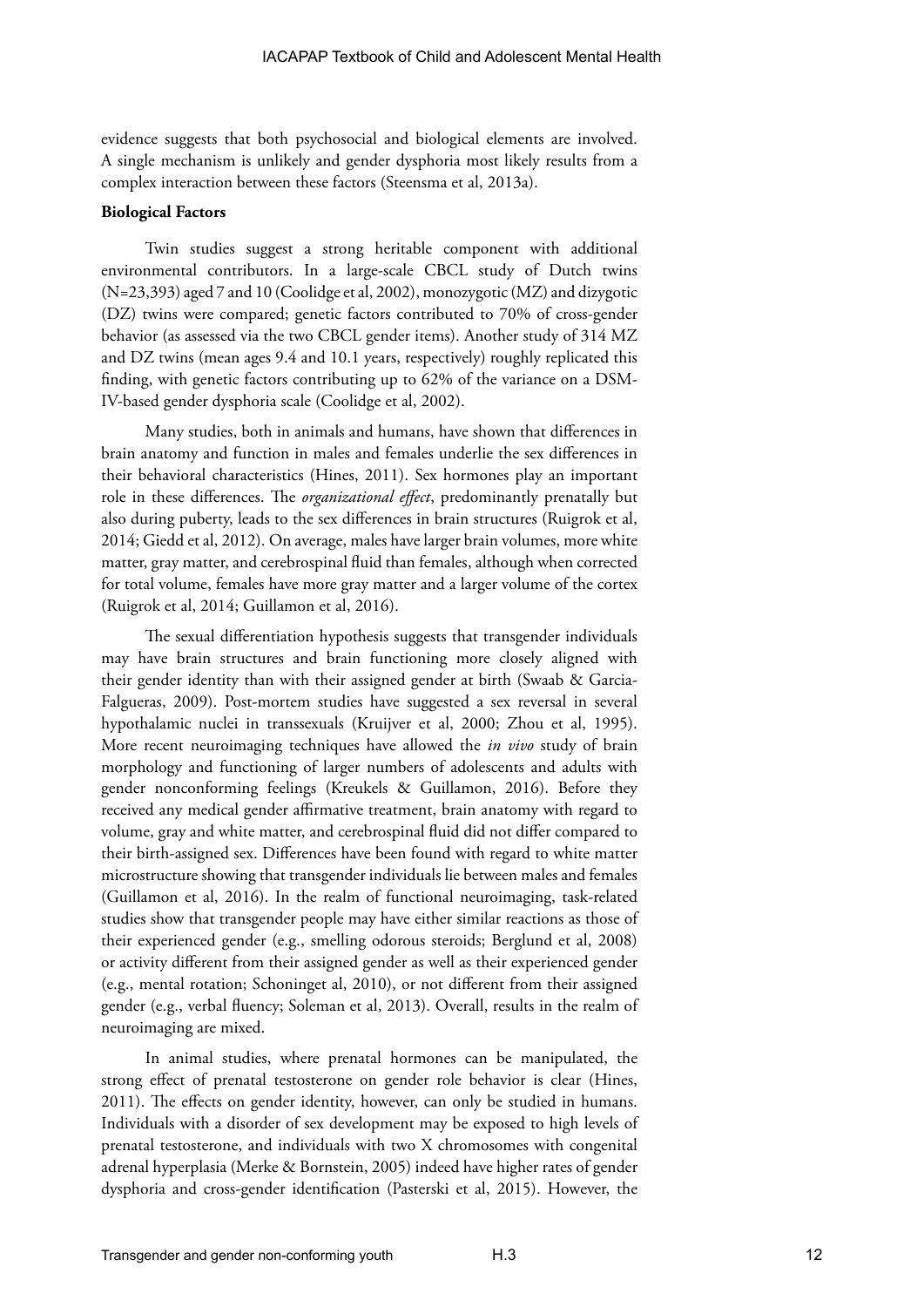

In the US, the Trump administration withdrew in 2017 a federal guidance issued by the Obama administration in May 2016 requiring transgender students to have unfettered access to bathrooms and locker rooms matching their gender identity.

majority of female-raised individuals with congenital adrenal hyperplasia (~95%), appear to develop a female gender identity (Dessens et al, 2005). Other evidence for the importance of prenatal testosterone comes from studies in XY individuals with complete androgen insensitivity syndrome who lack the receptors necessary to respond to endogenous testosterone. The vast majority of these patients develop a female gender identity, suggesting that downstream testosterone signaling may be important for the development of a male gender identity (Mazur, 2005). Some have noted that these patients were reared unambiguously as females and that social factors may have played a strong role in their female identity formation (Hines, 2009). Some studies have shown that those with complete androgen insensitivity syndrome have lower scores on female identity scales (Richter-Appelt et al, 2005) and there are case reports of gender dysphoria ultimately leading in these patients to gender affirming surgeries (T'Sjoen et al, 2011). This could be secondary to the psychological stress of learning about the diagnosis, as well as the possibility of undetected functional androgen receptors (Steensma et al, 2013a). Overall, studies of gender identity in individuals with disorders of sex development, while implicating androgens in the development of gender identity, have yet to show a direct relationship.

#### **Psychosocial Factors**

Past literature has investigated the potential role of parental characteristics on the development of gender dysphoria (maternal wish for a child of the opposite gender, paternal absence, and parental psychological functioning, among others). None of these hypotheses have been validated (Steensma et al, 2013a). Mothers of gender dysphoric boys have been noted to have higher scores on the Beck Depression Inventory and the Diagnostic Interview for Borderlines (Marantz & Coates, 1991), but these higher scores might be due to external pressures placed on these parents by unaccepting social environments and such studies cannot determine the direction of causation. One study noted that gender dysphoric boys were rated as more feminine and "beautiful" by blinded college students (Zucker et al, 1993), while another study of gender dysphoric girls showed that these girls were rated as less "cute" (Fridell et al, 1996), raising the question of whether perceived physical appearance and resultant social treatment may contribute to gender incongruence. An alternative interpretation of this data is that those with a more male gender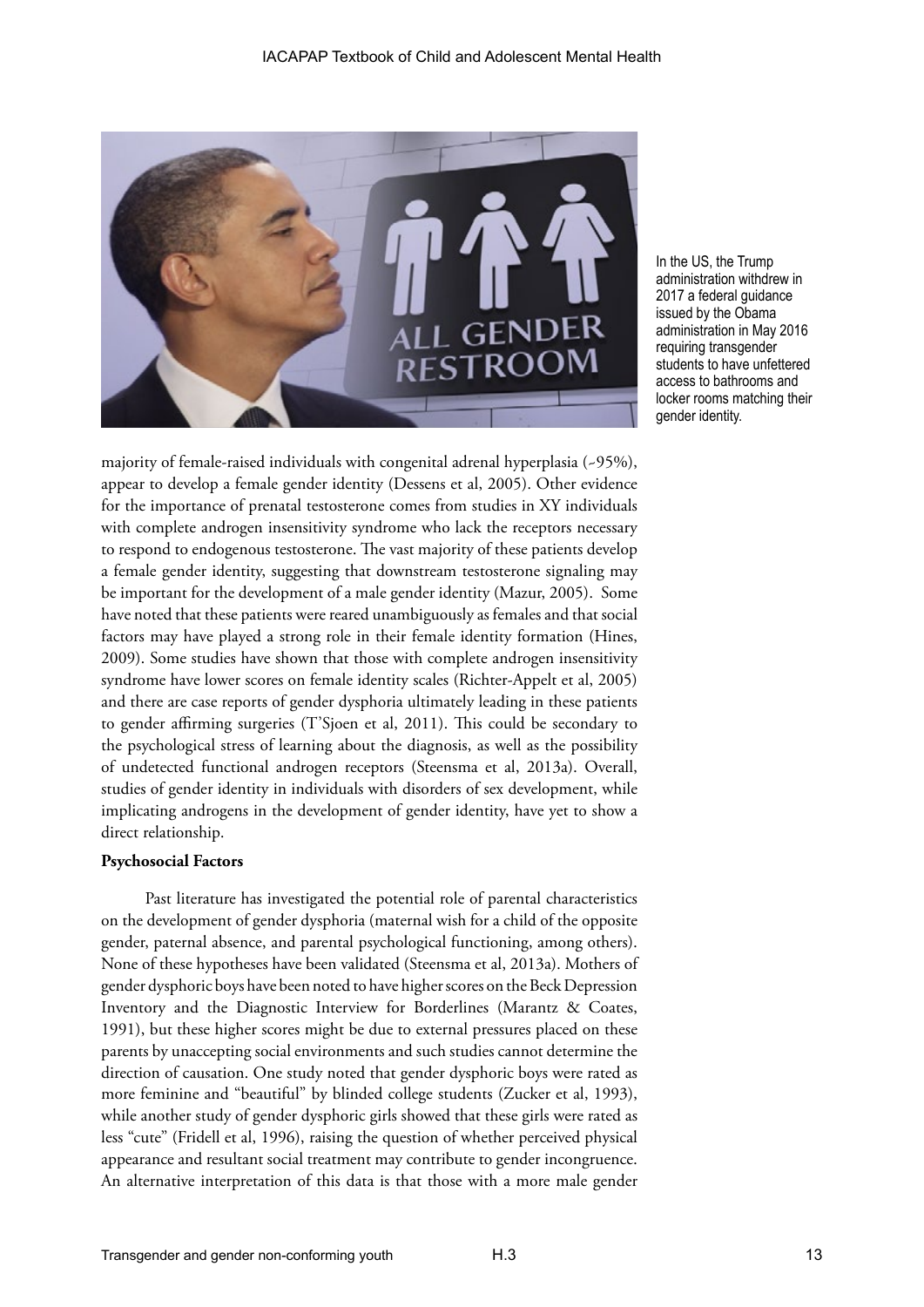identity might alter their appearance to appear more "masculine" (e.g., culturally masculine haircuts), while those with a more female gender identity alter their appearance to look more "feminine" (McDermid et al, 1998). Some have suggested that a lack of parental limit setting, particularly around cross-gender behavior, is associated with gender dysphoria (Zucker & Bradley, 1995), though this does not prove causation, as more insistence on cross-gender behavior (i.e., transgender identity or stronger cross-gender behavior preferences) may make this limit setting more difficult. Overall, there have been no proven causative psychosocial factors in the development of gender incongruence

#### **CLINICAL COURSE**

#### **Persistence of Gender Dysphoria from Childhood to Adolescence**

The natural history of gender identity for children who express gender nonconforming or transgender identities is an area of active research (Olson, 2016). To date, the long-term follow-up studies of clinic-referred children have been based on samples that have included children who were either threshold or sub-threshold for the gender identity diagnosis in DSM-III, III-R or IV and some of the earliest studies began prior to the availability of formal diagnostic criteria.

These follow-up studies have classified participants as either "persisters" or "desisters" with regard to gender dysphoria using various metrics (semi-structured interviews based on DSM criteria for gender identity disorder, dimensional scores on standardized questionnaires, etc.). Ristori and Steensma (2016) summarized 10 follow-up studies and reported that the percentage of participants classified as persisters ranged from 2% to 39% (collapsed across natal boys and girls). In one study (Wallien & Cohen-Kettenis, 2008), the percentage of natal girls who were "persisters" was substantially higher than the percentage of natal boys (50% vs. 12%), but in two other studies from the same clinic the percentage was similar across natal sex (Drummond et al, 2008; Singh, 2012).

One criticism of these studies is that either formal diagnostic criteria were not used (because they were not available at the time of the study) or that subthreshold cases were included. These subthreshold cases may have included individuals with cross-gender interests or behaviors who did not actually identify as transgender. It is perhaps not surprising that these patients did not identify as transgender at follow-up. Some studies have found that threshold cases were more likely to be classified as persisters (Steensma et al, 2013b), but other have not (Singh, 2012). It has also been suggested that more recent cohorts (after the year 2000) have found higher rates of persistence (12% to 39%) (Zucker & Bradley, 1995; Wallien & Cohen-Kettenis, 2008; Drummond et al, 2008; Singh, 2012) than older cohorts (2% to 9% prior to 2000) (Green, 1987; Zuger, 1984), suggesting that, as society becomes more accepting of these individuals, fewer report "desisting," which may represent going back into the closet due to social pressures rather than a true desistence of cross-gender identification. Comparisons of persisters with desisters have found that the intensity of gender dysphoria (using dimensional metrics), older age at the time of assessment in childhood, a lower social class background, and having a female gender assigned at birth are associated with higher rates of persistence (Steensma et al, 2013b). Despite this work, it remains difficult to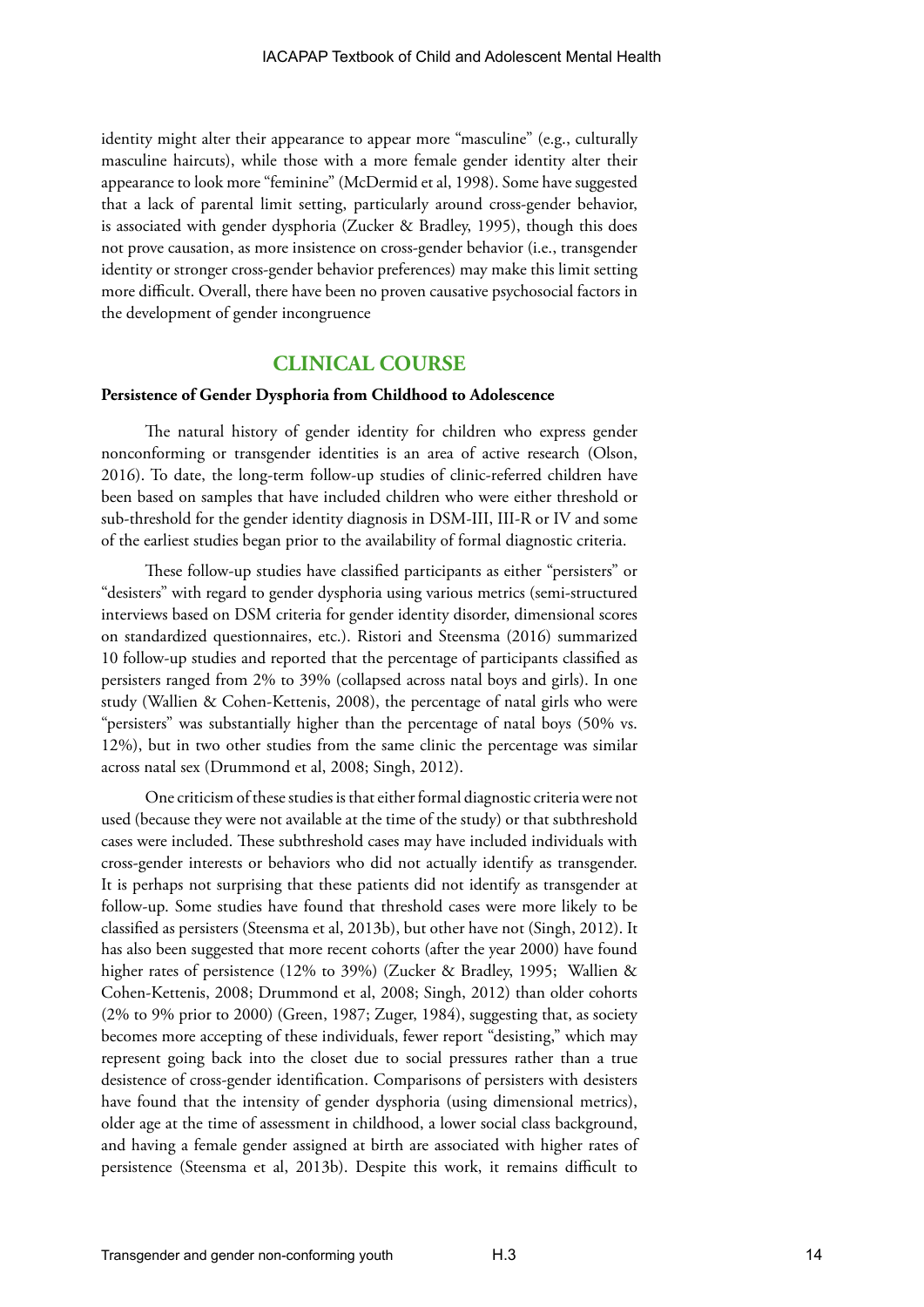predict the likelihood of cross-gender identification persistence from childhood into adolescence for an individual child (Steensma et al, 2013b).

#### **Persistence of Gender Dysphoria from Adolescence to Adulthood**

In contrast to the low rates of persistence from childhood into adolescence, it appears that the majority of transgender adolescents persist in their transgender identity (Cohen-Kettenis & Pfäfflin, 2003). In a study of 55 transgender adolescents receiving gender affirmative care, 100% continued to identify as transgender in young adulthood (deVries et al. 2014). Larger longitudinal studies such as this are needed.

#### **Childhood Gender Variant Behavior and Sexual Orientation**

Childhood gender variant behavior has been found to be a strong predictor of a same-sex sexual orientation in adulthood (using gender assigned at birth as a reference point). In a study of 879 Dutch boys and girls, gender variant behavior was assessed using the CBCL and sexual orientation was assessed 24 years later (Steensma et al, 2013c). It was found that the prevalence of a same-sex sexual orientation was, depending on the domain (attraction, fantasy, behavior, and identity), between 8.4 and 15.8 times higher in the gender variant subgroup as compared to the non-gender-variant subgroup. In summary, the current literature, though limited, suggests that the majority of gender nonconforming pre-pubescent children will grow up to endorse identification as cisgender individuals with either a bisexual or a same-sex sexual orientation (Wallien & Cohen-Kettenis, 2008; Singh, 2012; Green, 1987).

#### **COEXISTING PSYCHIATRIC CONDITIONS**

Children and adolescents with gender incongruence exhibit higher internalizing and externalizing psychopathology compared to non-referred controls, with internalizing psychopathology being more common, particularly in birth-assigned boys (Steensma et al, 2014; de Vries et al, 2016; Wallien et al, 2007; Skagerberg & Carmichael, 2013). One hypothesis is that this problem behavior is a result of stress due to being a minority and dysphoria toward their gender assigned at birth. These individuals are subjected to rates of peer bullying as high as 80% (Holt et al, 2016; Kaltiala-Heino et al, 2015; McGuire et al, 2010), and poor peer relations is one of the strongest investigated predictors for behavioral and emotional problems in gender nonconforming youth (de Vries et al, 2016). In a study of 105 gender dysphoric Dutch adolescents whose parents completed the Diagnostic Interview Schedule for Children, 32.4 % had one or more psychiatric disorders, with 21% suffering from anxiety, 12.4% from mood disorders, and 11.4% from disruptive disorders (de Vries, 2011).

Chart review studies of gender nonconforming youth presenting to specialized gender identity clinics have shown similarly high or even higher rates of psychiatric conditions: mood (12.4-64%), anxiety (16.3%-55%), and disruptive disorders (9-11.4%) (Holt et al, 2016; Kaltiala-Heino et al, 2015; de Vries et al, 2015; Olson et al, 2015; Spack et al, 20102; Khatchadourian et al, 2014). The range of prevalence across studies may be the result of cultural differences, varying diagnostic criteria, and differing ages at assessment. These psychiatric conditions appear to become more common in gender nonconforming individuals with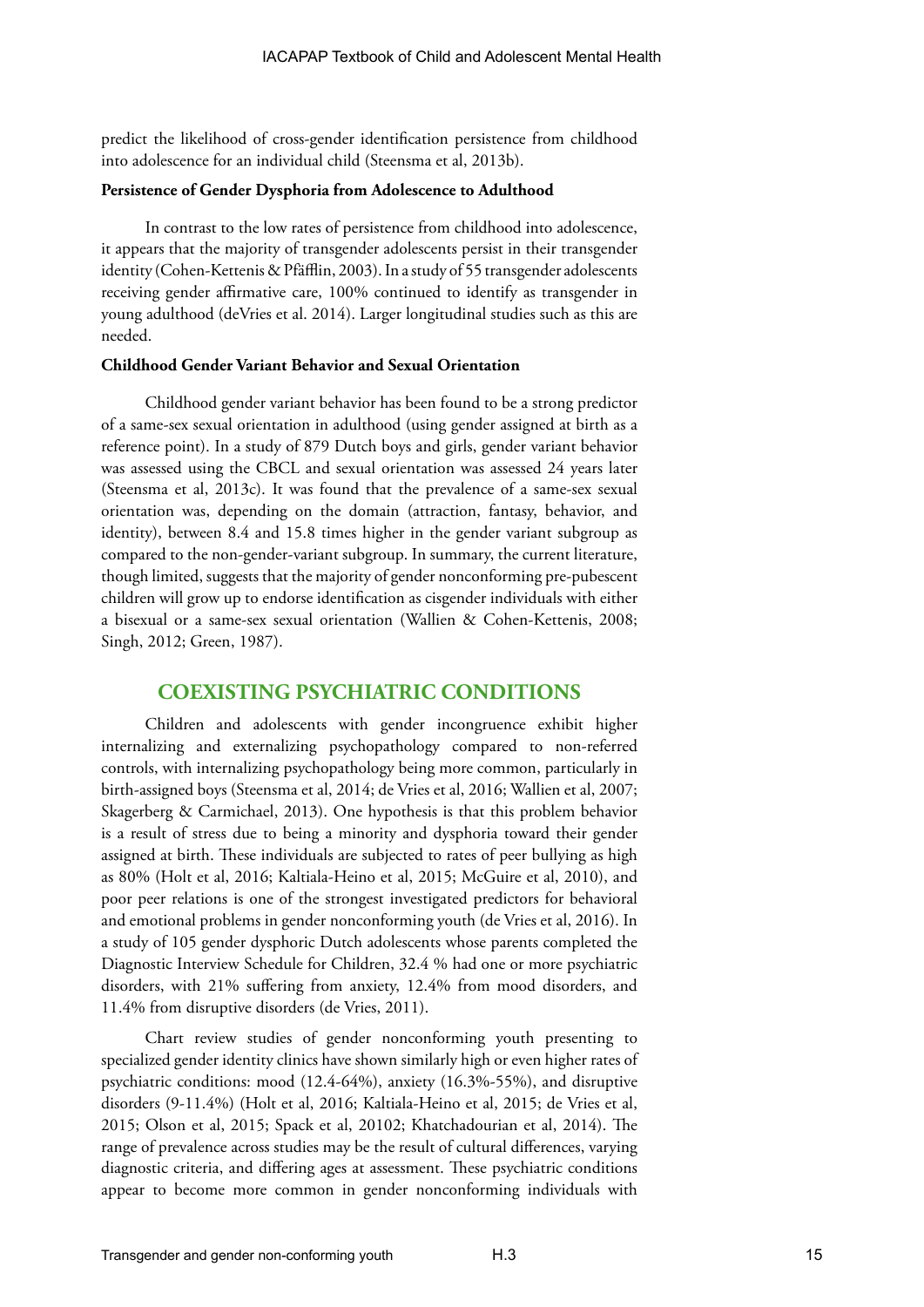increasing age. Some studies have shown that older transgender youth suffer a greater burden of co-occurring psychiatric conditions (McGuire et al, 2010), and that gender nonconforming adults suffer a greater burden of co-occurring psychiatric conditions compared to adolescents (de Vries et al, 2011b).

#### **Self-harming Behavior and Suicidality**

Self-harming and suicide attempts are very prevalent among gender nonconforming youth. Gender clinics report high rates of past suicide attempts by patients presenting for care: Boston (9.3%, mean age 14.8; Spack et al, 2012), London (10%, mean age 13.5; Holt et al, 2016), Los Angeles (30%, mean age 19.2; Olson et al, 2015). Rates of self-harm and suicidality also appear to increase with age within this population (Aitken et al, 2016).

#### **Autism Spectrum Disorder**

A number of studies show that autism spectrum disorder (ASD) symptoms are over-represented among transgender individuals. The rate of ASD among the general population is estimated at around 1% (Lai et al, 2014). Clinicallevel rates of ASD symptomatology in transgender adults have been reported in 5-20% (Jones et al, 2012; Pasterski et al, 2014; Pohl et al, 2014). It is important to note, however, that these studies measure autism symptomatology and did not necessarily make a diagnosis of true ASD. These scales can be elevated in non-ASD conditions including anxiety and depression. Social deficits among transgender youth may be secondary to social ostracism and not due to an underlying ASD. Two studies found increased gender variance (5.4%, 11.3%), defined by a positive response to "wishes to be of the opposite sex" on the CBCL or YSR in referred children, adolescents, and adults with ASD compared to non-referred controls (Strang et al, 2014; van der Miesen et al, 2016a). However, the same was true for an ADHD referred control group (Strang et al, 2018), raising the issue that a higher probability of gender variance is characteristic of clinic referred samples in general. It is also possible that youth with ASD may have rigid thinking that makes them (or their parents) more likely to endorse the CBCL items of "sometimes or often" wanting to be the opposite sex due to gender-atypical interests. This does not necessarily suggest a core gender identity that diverges from their gender assigned at birth (Turban & van Schalkwy, 2018).

Clinically, the co-occurrence of gender dysphoria and ASD may complicate transgender care, as diagnosing gender dysphoria can be difficult (e.g., in the context of the rigid thinking characteristic of ASD). Additionally, language difficulties can make expression of gender dysphoria difficult for patients with ASD. Nonetheless, a comprehensive narrative review of the literature has shown a role for transition with pubertal blockade and cross-sex hormonal therapy in these patients following an extended diagnostic process (van der Miesen et al, 2016b). Using a [Delphi](https://en.wikipedia.org/wiki/Delphi_method)  [method](https://en.wikipedia.org/wiki/Delphi_method), a group of experts on ASD and gender dysphoria published initial clinical guidelines for the assessment and treatment of patients with both conditions cooccuring (Strang et al, 2018). Careful diagnosis of both conditions by specific specialists, collaboration between clinicians from both fields, and risk assessment and safety issues are part of the suggested management protocol.



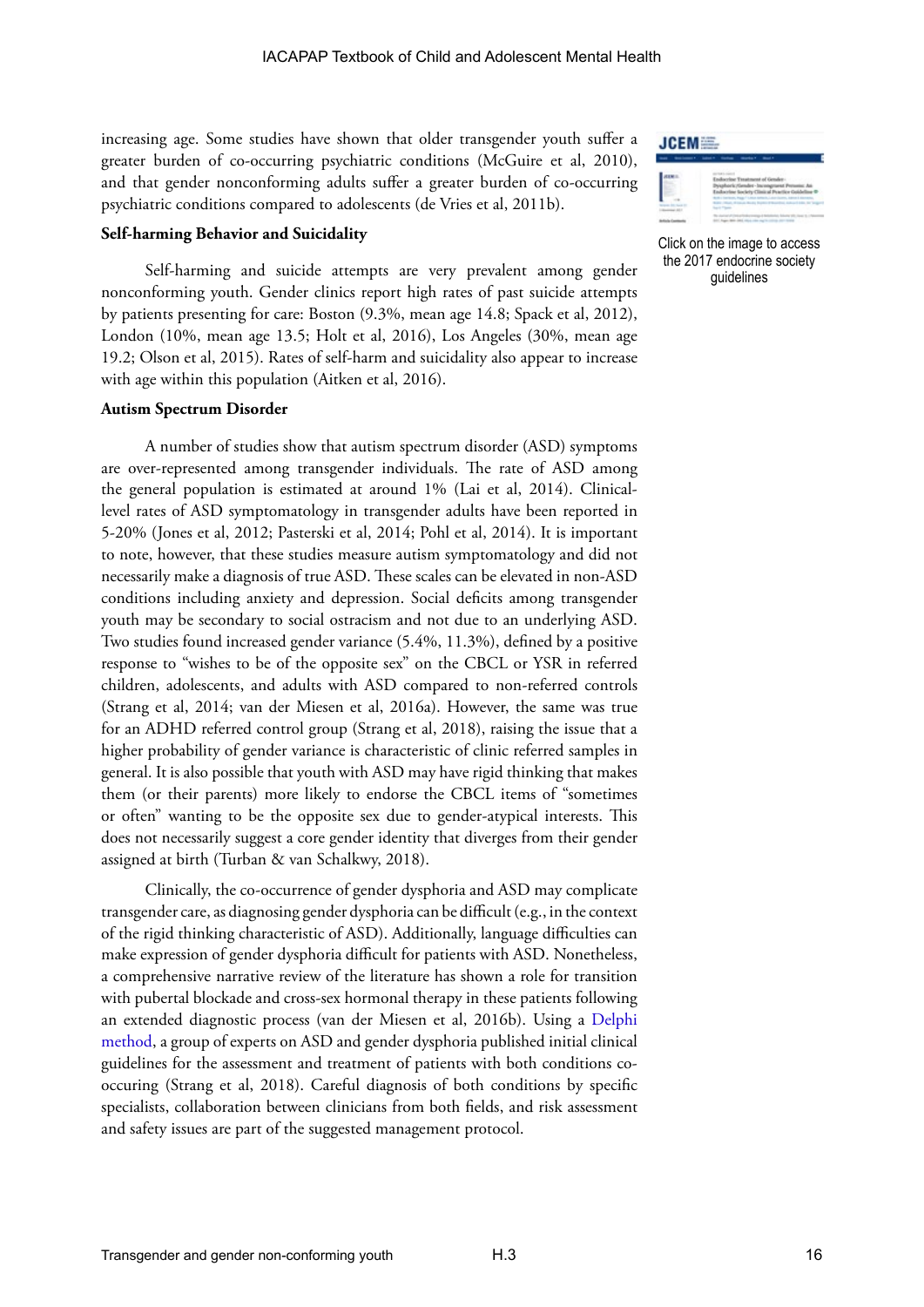## **THERAPEUTICS**

#### **Treatment of Prepubescent Children**

The treatment for children with gender dysphoria has been the subject of intense controversy recently (Drescher & Byne, 2012). As noted below, there are three broad approaches that have been delineated in the literature:

- The oldest— characterized by Dreger (2009) as the "therapeutic model" — consists of efforts, either directly (e.g., via specific suggestions that parents can implement in the day-to-day environment) or indirectly (e.g., via psychodynamically-informed approaches that treat the putative underlying "causes" of the gender dysphoria) that actively attempt to reduce cross-gender identification.
- An intermediate approach—described by some as "watchful waiting" (Drescher & Byne, 2012)—in which no direct efforts are made to "prohibit" a child's gender-variant behavior, but that also advises parents to keep options open about the child's long-term gender identity and to avoid early social transition.
- More recently, an approach—characterized by Ehrensaft (2012) as the "affirmative model"— that considers all outcomes of gender identity to be equally valid and desirable and allows children who express a desire to socially transition to do so after careful counseling.

These approaches have been discussed in great detail in three reports (American Psychological Association, 2015; Adelson, 2012; Byne et al, 2012), in a special volume of the *Journal of Homosexuality* (Drescher & Byne, 2012), and in various other essays and case reports, the references for which can be found in these major reviews.

For the non-specialist, there are several key issues to keep in mind when appraising this literature:

- Some of these approaches may be influenced by particular theoretical formulations regarding the determinants of gender dysphoria and these formulations guide or influence recommended treatment plans.
- There are no randomized controlled trials comparing the effects of these treatments with regard to both short-term and long-term outcomes. Indeed, Byne et al (2012) noted that, by and large, "the highest level of evidence […] can best be characterized as expert opinion."
- With some rare exceptions (Meyer-Bahlburg, 2002), there are no manualized or even semi-manualized treatments that a clinician can follow in developing a therapeutic plan.

Thus, clinicians need to educate themselves by reading about the therapeutic model that they intend to follow and tailor it on a case-by-case basis. Below, we provide brief summaries of these three treatment approaches.

#### *Promoting Identification with the Gender Assigned at Birth*

This approach aims to reduce through psychosocial interventions the child's cross-gender identification and gender dysphoria. These treatments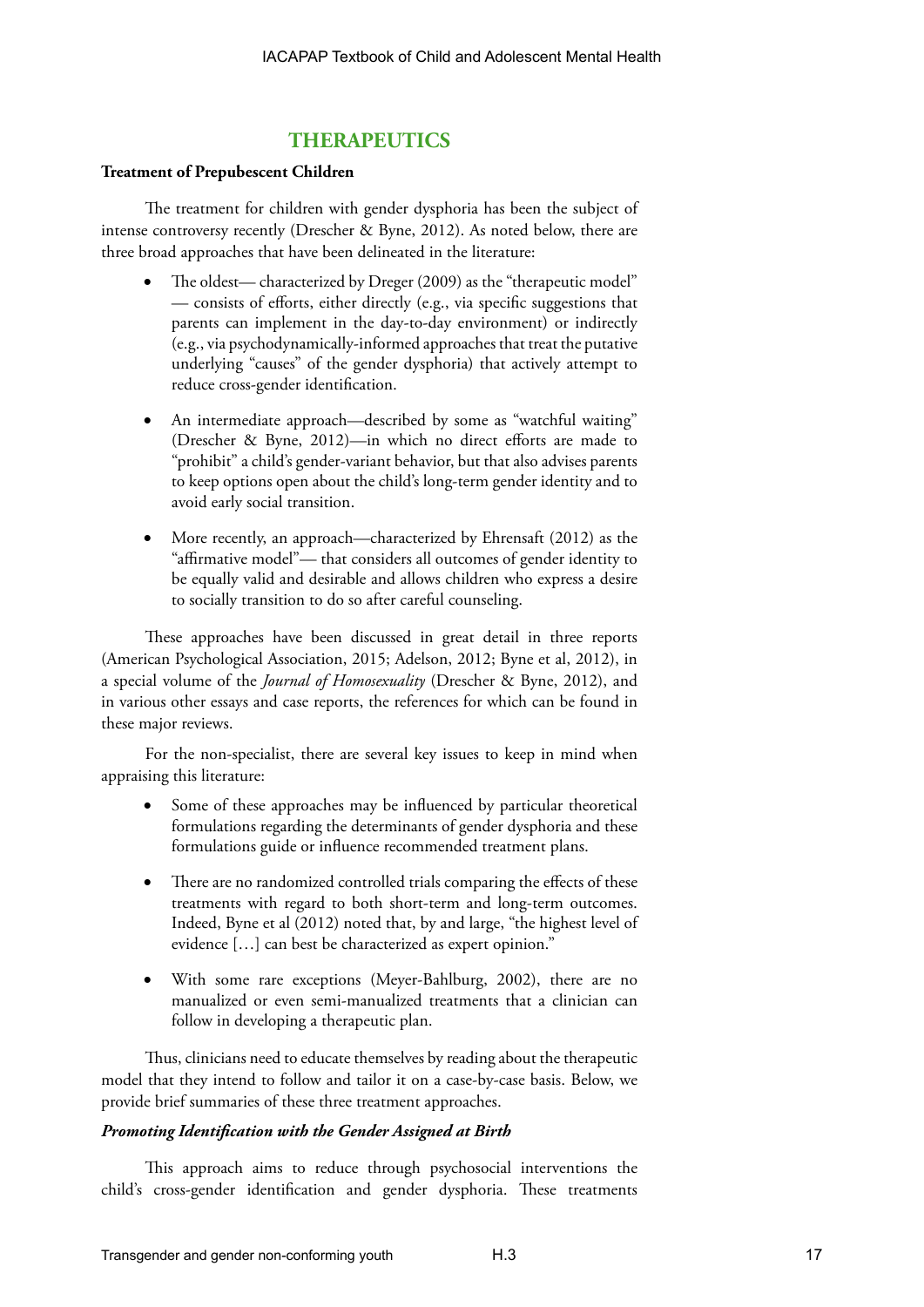(described in the literature since the 1960s) have been quite varied. They include classical behavior therapy, psychodynamic therapy (including psychoanalysis and dynamically-informed play psychotherapy), parental counseling, and parentguided interventions in the naturalistic environment (e.g., encouragement of peer relations of the same natal sex) (Meyer-Bahlburg, 2002). None of these treatments have been found to be effective and are not recommended.

The underlying assumption of all these approaches rests on the view that gender identity is not yet fixed in childhood and may be malleable through psychosocial treatment. There is also an implicit assumption or value judgment that might be inferred from this approach, namely, that all things considered, a child's long-term adaptation might be easier if he or she could come to feel content with a gender identity that matches their natal sex.

Critics of this approach have argued that there is nothing inherently "wrong" with a cross-gender identity and have challenged the view that trying to change such an identity is warranted. Indeed, there are now several US states and one province in Canada that have legislated that it is inappropriate to try and change a minor's gender identity when the minor is unable to consent to the treatment. Exempt from this directive is "identity exploration," which is different in that it does not consider cis-gender identification to be a preferable outcome (Green, 2017). Critics have also noted that some of the earliest proponents of this treatment held the belief that it might reduce the odds of the child later development a samesex sexual orientation (Pleak, 1999), although others rejected this as unethical (Zucker, 1990). Another concern has been that these treatments might cause a child to feel shame or other negative and maladaptive feelings (Adelson, 2012).

#### *Watchful Waiting*

The second approach takes an intermediate therapeutic position. On the one hand, it does not recommend an early gender social transition on the grounds that the extant follow-up studies have suggested that the majority of children with gender dysphoria may desist for one reason or another (see above for the limitations on these studies). On the other hand, it does not explicitly recommend any type of limit-setting on the child's gender variant behavior, with the exception that in certain environments it might be risky or dangerous to display such behavior, which Hill and Menvielle (2009) described as the "only at home" rule.

This approach also does not favor one type of long-term outcome over another, noting that it is difficult to predict outcome for an individual child and that the more important focus should be on the child's general psychosocial adjustment and wellbeing. This approach does, however, include recommendations to parents to encourage in their child a variety of gender-related interests and social affiliation with children of both genders. In some respects, the "watchful waiting" label is a bit of a misnomer because clinical protocols appear to include information provided to the parents that is more than "wait-and-see." As noted by de Vries and Cohen-Kettenis (2012), appropriate limit-setting with good explanation of why the limits are set may be helpful, so that the child will learn "that not all desires will be met," which is important because "someone's deepest desire or fantasy to have been born in the body of the other gender will never be completely fulfilled." Although social transition according to this approach is not recommended at a very young age, an increasing number of children have already socially transitioned



Click on the image to view a clip about the treatment issues facing transgender adolescents in Australia.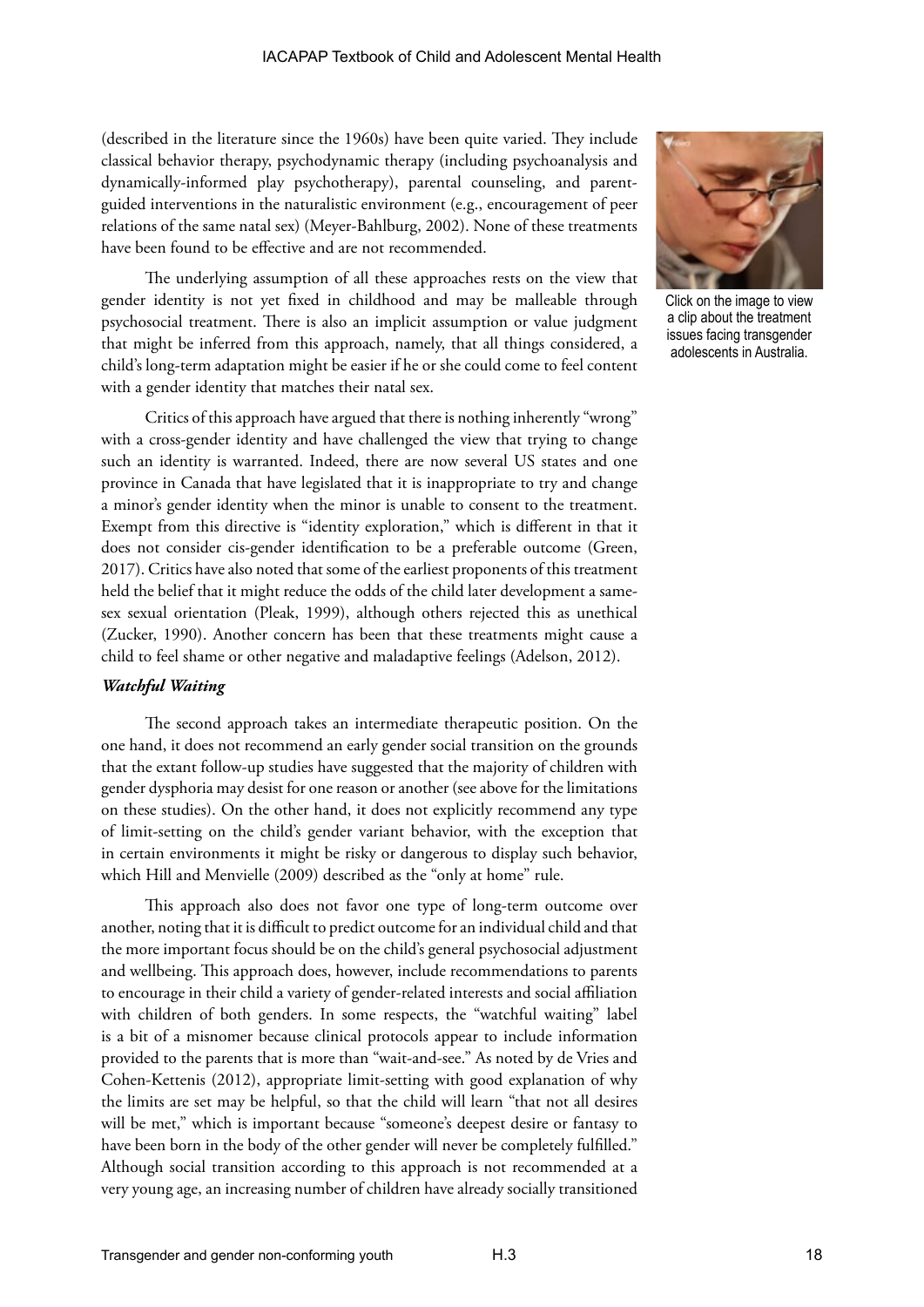when they come to gender identity clinics (Steensma & Cohen-Kettenis, 2011). Some of these children may have no clear memories of a time when they were socially living in the birth assigned gender and have stopped talking about being born different from their experienced gender. In these cases, it is encouraged that parents create an open situation where the child has the possibility of returning to the birth assigned gender. It is discussed with the child that, when gender identity feelings change, it is nothing to be ashamed of, that nobody will be angry, that the child may speak out, and that it is good to have tried. A form of psychotherapy that helps the child to verbalize his or her feelings may be advised so that, by the time the child may come back for the administration of gonadotropin releasing hormone analogs, the child is able to talk about his or her feelings and can give informed consent.

#### *Affirmative Approach*

The affirmative approach theorizes that clinician and parental attempts to push children with gender incongruence to conform with their gender assigned at birth might produce shame and stigma that can ultimately lead to psychopathology (Ehrensaft, 2012). It considers all outcomes of gender identity to be equally desirable and affirms any gender identity the child expresses.

Though similar to the watchful waiting model, an important difference is in its attitude regarding early social transition. In the affirmative model, prepubertal children who express a desire to socially transition and live full time in their experienced gender (i.e., using cross-gender pronouns, a cross-gender name, crossgender clothing, etc.) are allowed to do so. The approach to social transition must be carefully individualized with a nuanced understanding of the child's gender identification and the level of support within the child's community; there must also be an open discussion with the child highlighting that, despite the social transition, the patient is free to transition back at any time (Edwards-Leeper et al, 2016).

This transition back to living as one's birth gender can be difficult (Steensma & Cohen-Kettenis, 2011), though this must be weighed against the potential negative consequences of refusing to affirm a child's identity and desire to transition socially. The affirmative model hypothesizes that lack of affirmation might lead to shame and consequent psychopathology. The therapeutic relationship in these cases could also be negatively affected if the clinician strongly discourages an early transition for a patient who persists in cross-gender identification.

Critics of social transition in prepubertal children have questioned whether early social transition increases the rate of persistence of gender incongruence from childhood into adolescence. Indeed, a multivariate regression analysis revealed that early social transition was associated with persistence (Steensma et al, 2013b). However, the direction of this association cannot be determined in this study. While some believe that prepubertal social transition makes children more likely to persist, the alternative interpretation is that those likely to persist are also more likely to undergo early social transition, due to currently unidentified factors. Additionally, this raises the ethical question of whether persistence should be considered an undesirable outcome. The affirmative model suggests that all outcomes of gender identity are equally desirable.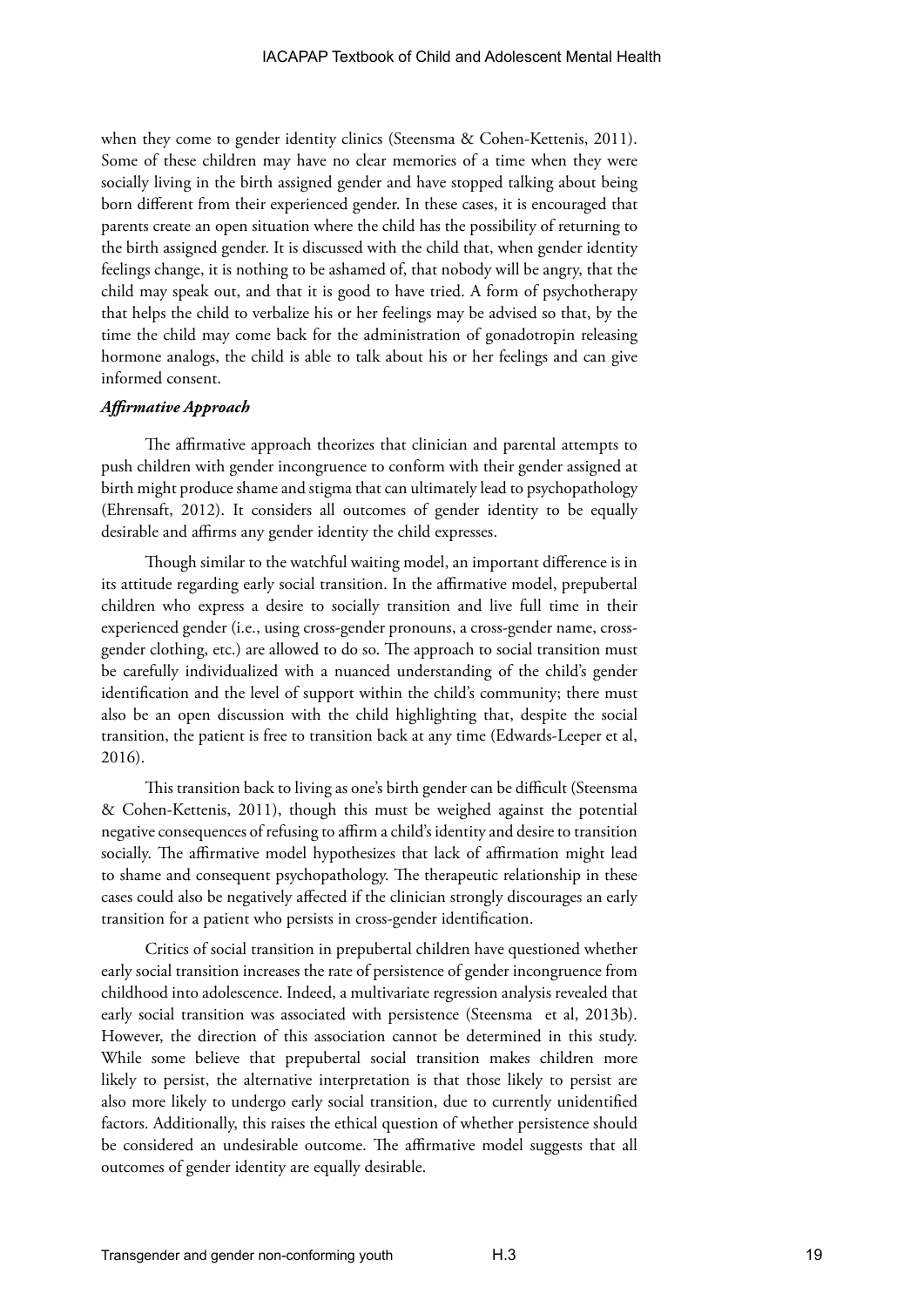Some people call it "transgender regret." When you change from one gender to another and then feel, somehow, you've made a mistake. Others call it "detransitioning" or a "reversal". Zahra Cooper calls it, simply "going back", as she told the [New Zealand Herald.](http://www.news.com.au/lifestyle/real-life/true-stories/it-sounds-weird-how-this-girl-became-a-boy-then-changed-her-mind/news-story/a50010fa8625fd6825834d04c8742d2f) [...] For four years, she struggled between the genders, being bullied at school and online for being "weird". At 18, she asked her family to start calling her "Zane" and using male pronouns. She began to think about formally transitioning — taking hormones to become more masculine. […] In December 2015, Zahra began taking testosterone, at first swallowing pills three times a day, and then via injection. After what seemed such a long wait for treatment, she expected to feel elated. But the euphoria many trans people describe at that point never really set in. "I started getting really angry from the testosterone, which is a side effect," she says. "But then I started getting depressed. I was like, why am I depressed? I should be happy." As the physical changes began, Zahra grew more and more anxious. She fought with family, often storming out of the house. "I was getting a deeper voice, facial hair and many other changes but I just wasn't happy with them," she says. "I didn't feel like myself." Then eight months in, things hit crisis point. Zahra tried to kill herself. Twice. […]

Zahra had begun dating a transgender boy called Tyson Kay. Tyson is 17. He too was assigned female at birth, and at the time of Zahra's breakdown was in the middle of his own transition to male. "I didn't know how he would feel," she says. Going off testosterone meant more mood swings, and an unpredictable end result. She didn't know whether he would want to hang around, and worried over how to break the news. In the end, Zahra texted him saying: "I'm going to transition back".

Separate from the question of persistence is the question of mental health outcome following social transition. There is a paucity of literature studying the effect of prepubertal social transition. One study examined 73 American prepubertal children who were transgender in a binary fashion and allowed to transition socially. Parents of these children completed short rating scales for anxiety and depression at an unspecified time following the transition (Olson, 2016a). Data from these scales revealed that these children had notably lower rates of internalizing psychopathology than previously reported for children who did not transition. Furthermore, socially transitioned children in this study showed developmentally normal levels of depression and only minimally elevated (subclinical) levels of anxiety. It is important to note that families in this study had a relatively high income, raising the question of whether this cohort is representative of a broader socio-demographic population (Olson, 2016a). Though this early work suggests that socially transitioned children have better mental health metrics than children who did not socially transition, future research is needed to fully understand the dynamic and long-term effects of social transition in a broader population (de Vries et al, 2014).

#### **Treatment of Adolescents**

Once children reach puberty, transgender identity persists in the majority of cases and medical intervention is often considered. At present, the effectiveness of an approach that includes puberty suppression followed by hormone administration and surgery has been evaluated in two studies in the same cohort of Dutch adolescents. The first study evaluated gender dysphoria and psychological functioning at two times, first, when the 70 adolescents entered the clinic (mean age, 13.65 years) and, second, just before they started hormone treatment (mean age, 16.64 years). Of interest, while adolescents improved with regard to psychological functioning on several domains, gender dysphoria did not improve and all adolescents went on with the next step of gender affirming hormones (de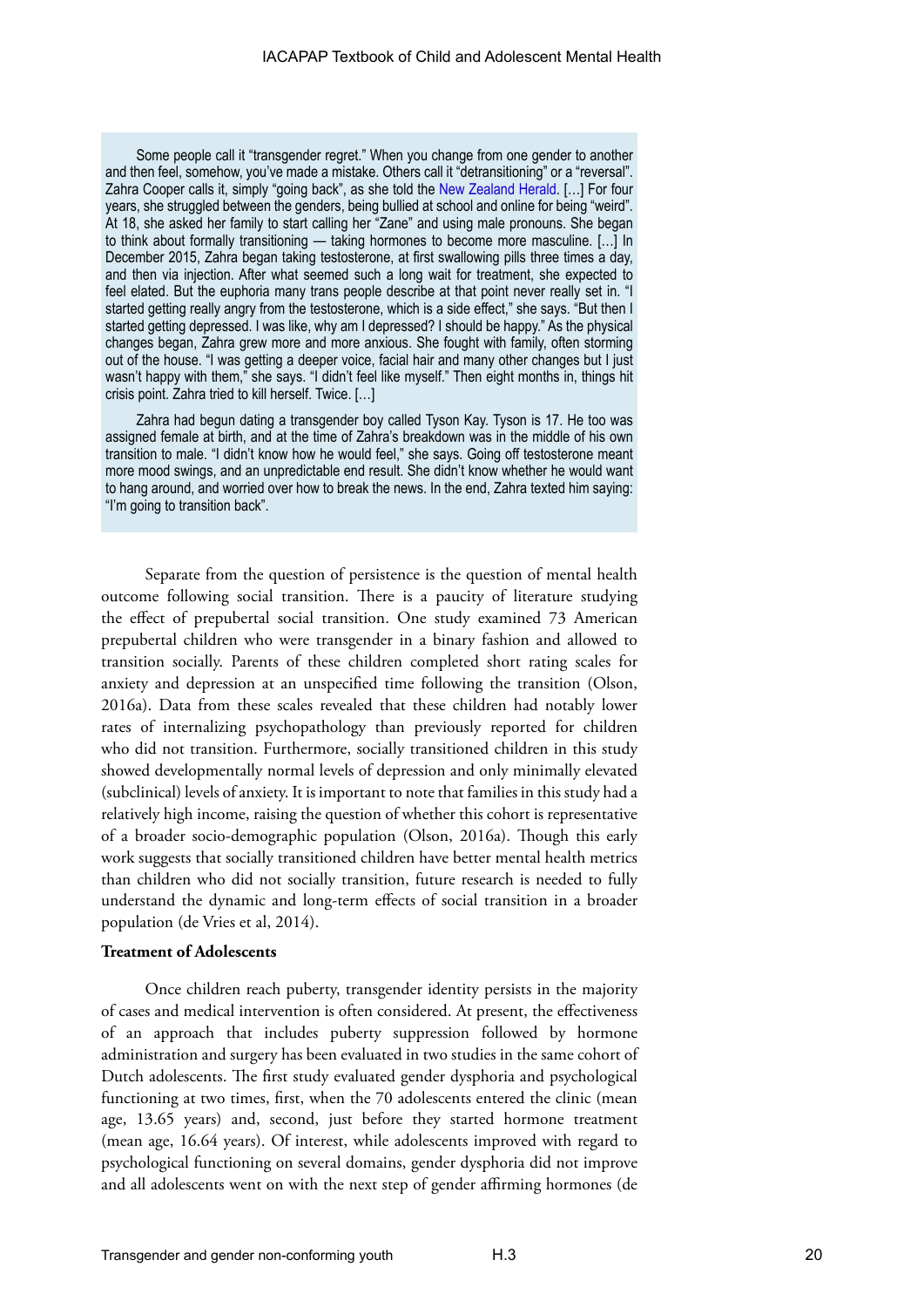| <b>TIMING</b>                                           | <b>INTERVENTION</b>                                                                                                                                                                                                                          |
|---------------------------------------------------------|----------------------------------------------------------------------------------------------------------------------------------------------------------------------------------------------------------------------------------------------|
| Pre-pubertal                                            | No endocrine intervention recommended. Patient should have regular psychotherapy<br>to discuss gender identity and assess possible future need for hormonal intervention                                                                     |
| Early signs of puberty                                  | Pubertal blockade with gonadotropin-releasing hormone analogs to prevent the<br>development of secondary sex characteristics and provide additional time for<br>psychotherapy and consideration regarding partially reversible interventions |
| Age 14+ or 16+ (depending<br>on the center and patient) | Cross-sex hormonal therapy with estrogen or testosterone. Less frequently, with other<br>endocrine-acting medications that have less favorable side effect profiles.                                                                         |
| Age 18 (for most centers)                               | Gender affirming surgeries may be considered. Note that some surgeries may be<br>performed earlier for select patients.                                                                                                                      |

#### **Table H.3.3. Summary of Treatment for Transgender Youth**

Vries et al, 2011a). The second study added a third assessment, around one year after gender affirmative surgery, when the first 55 adolescents who had been in this treatment protocol had reached young adulthood (mean age, 20.70 years). This time, gender dysphoria had resolved and psychological functioning measures had improved further, with scores comparable to normative samples. The same accounted for quality of life, subjective happiness, and satisfaction with life (de Vries et al, 2014). These results are promising and suggest that starting treatment at a relatively young age is possible. However, the results come from only one clinic and concern a highly selected cohort that received support from their parents and often from their school and social environment—that started treatment only after extensive assessment, and that had mental health counselling during the years of treatment. Whether the same positive results can be expected for the larger number of adolescents who are currently being treated in clinics and who vary considerably in their quality of care and approach has yet to be determined.

#### *Assessing Eligibility*

According to Endocrine Society Guidelines, hormonally-based medical intervention may be initiated at the earliest signs of puberty (i.e., Tanner 2 or 3) with pubertal blockade (Hembree et al, 2017). Other conditions for eligibility include meeting criteria for gender dysphoria, experiencing dysphoria toward early pubertal changes, having adequate psychological and social support for treatment, understanding the risks and benefits of treatment, and not suffering from a psychiatric comorbidity that would interfere with treatment (Wylie et al, 2009). To assess eligibility, most clinics offer assessment by a mental health professional that sees the adolescent and his or her family over a longer period of time before decisions regarding medical interventions are made. This time is used to prepare the adolescent for the long period of medical treatment and weigh the pros and cons of treatment so that an informed decision can be made. Although many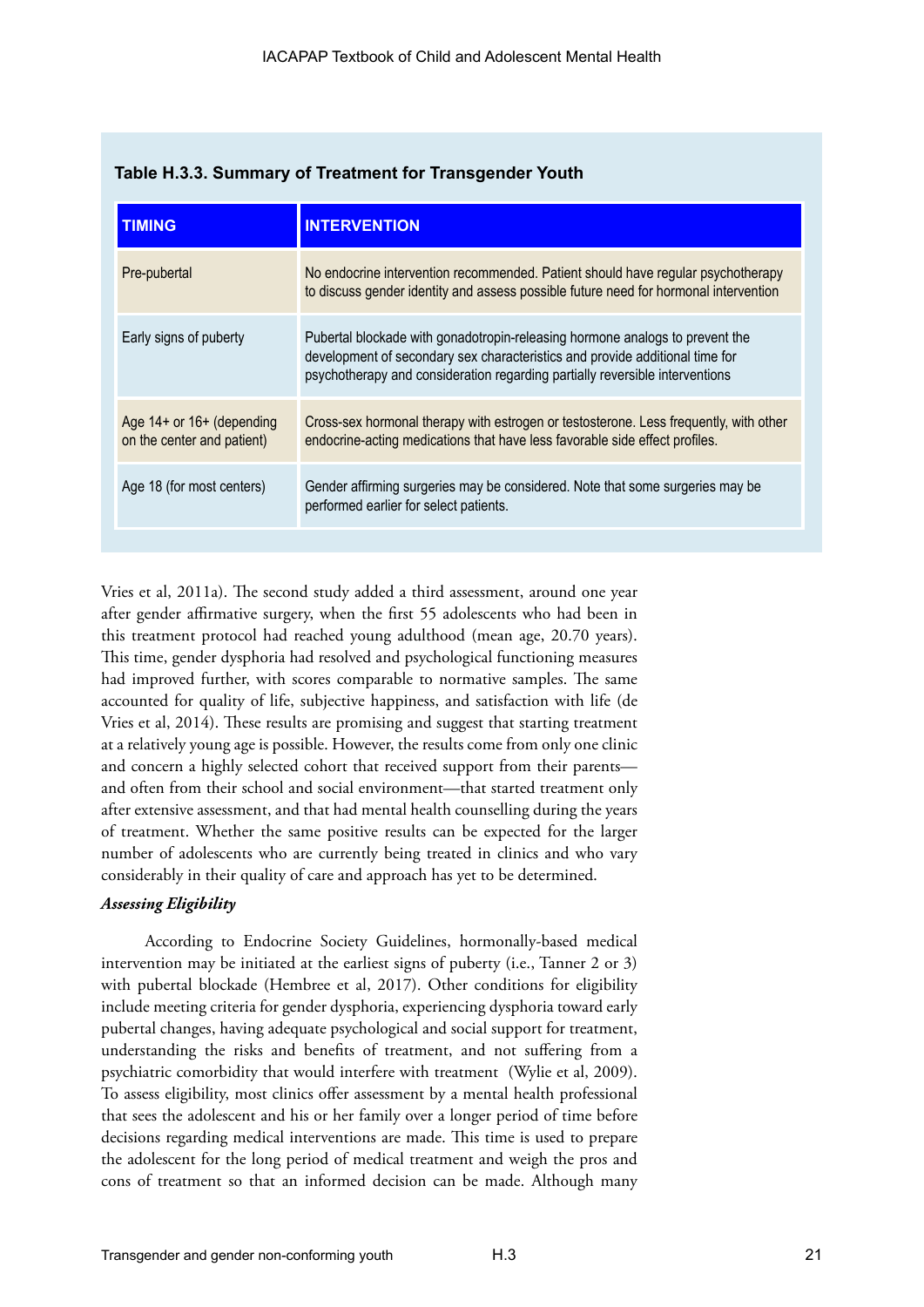adolescents come with a clear wish for medical treatment, some are not sure yet and want to explore their gender dysphoric feelings more broadly. Sometimes cooccurring psychiatric difficulties like ASD with rigid thinking, severe depression with acute suicidality, or anxiety with worrisome avoidance and school refusal, complicate the diagnostic work and make attending regular check-ups and taking medication impossible. Treatment of these psychiatric disorders may then be necessary before endocrine intervention. The importance of parental support for the psychological well-being of these adolescents is widely acknowledged (Simons et al, 2013). The time used for assessment may also be helpful to address parents' concerns and improve adolescent-parent relationship. The time needed before medical intervention is provided will vary for each individual, but tends to be longer when other psychosocial conditions are present (Costa et al, 2015; de Vries et al, 2011b).

#### *Reversible Interventions (Pubertal Blockade)*

The first intervention (implemented at Tanner stages 2 or 3) is pubertal blockade with gonadotropin-releasing hormone analogs.

#### *Partially-Reversible Interventions (Cross-Sex Hormonal Therapy)*

According to Endocrine Society guidelines, around the age of 16, patients may choose to move onto the next intervention: cross-sex hormonal therapy with estrogen or testosterone. Some researchers have noted that cross-sex hormones can be instituted earlier, as delaying puberty outside the developmentally appropriate age may cause social problems for these youth (Rosenthal, 2014). The newly-

#### **Gonadotropin Releasing Hormone Analogs (Puberty Blockers)**

Gonadotropin-releasing hormone is produced by neurons in the hypothalamus. This hormone is secreted at very low levels in prepubertal children. At the initiation of puberty, release of gonadotropin-releasing hormone becomes cyclical. This cyclical release results in production of follicle stimulating hormone (FSH) and luteinizing hormone (LH) by the anterior pituitary. These hormones then enter the peripheral circulation where they trigger the production of sex hormones (estrogen in natal women and testosterone in natal men). These hormones then initiate the irreversible development of secondary sex characteristics.

Gonadotropin-releasing hormone analogs (either as implants, depot injections, or regular injections) maintain high levels of gonadotropin-releasing hormone in circulation. Without physiological cyclical fluctuations in gonadotropin-releasing hormone analogs, FSH and LH are not released and all downstream signaling is prevented. This allows the patient to remain in an early pubertal state.

Pubertal blockade prevents the development of irreversible secondary sex characteristics (voice deepening, breast development, etc.) and provides additional time for gender dysphoric children to decide if they wish to fully transition physically into the body of the opposite sex. Therefore, it does not need to be considered actual gender affirmative medical treatment, but rather may function as an extended diagnostic phase. If the gonadotropin-releasing hormone analogs are discontinued, their effects are reversible. The patient undergoes natal puberty if the gonadotropin-releasing hormone analogs are discontinued. Follow-up studies into young adulthood on the first cohort of pubertysuppressed adolescents are reassuring in regard to side effects. Although there was some decrease in bone density, there were no further concerns regarding liver and kidney functioning and lipid profile (Klink et al, 2015; Schagen et al, 2016). Some clinicians advise to evaluate bone age every three months and regular blood monitoring to ensure that puberty is sufficiently suppressed (Wylie et al, 2009).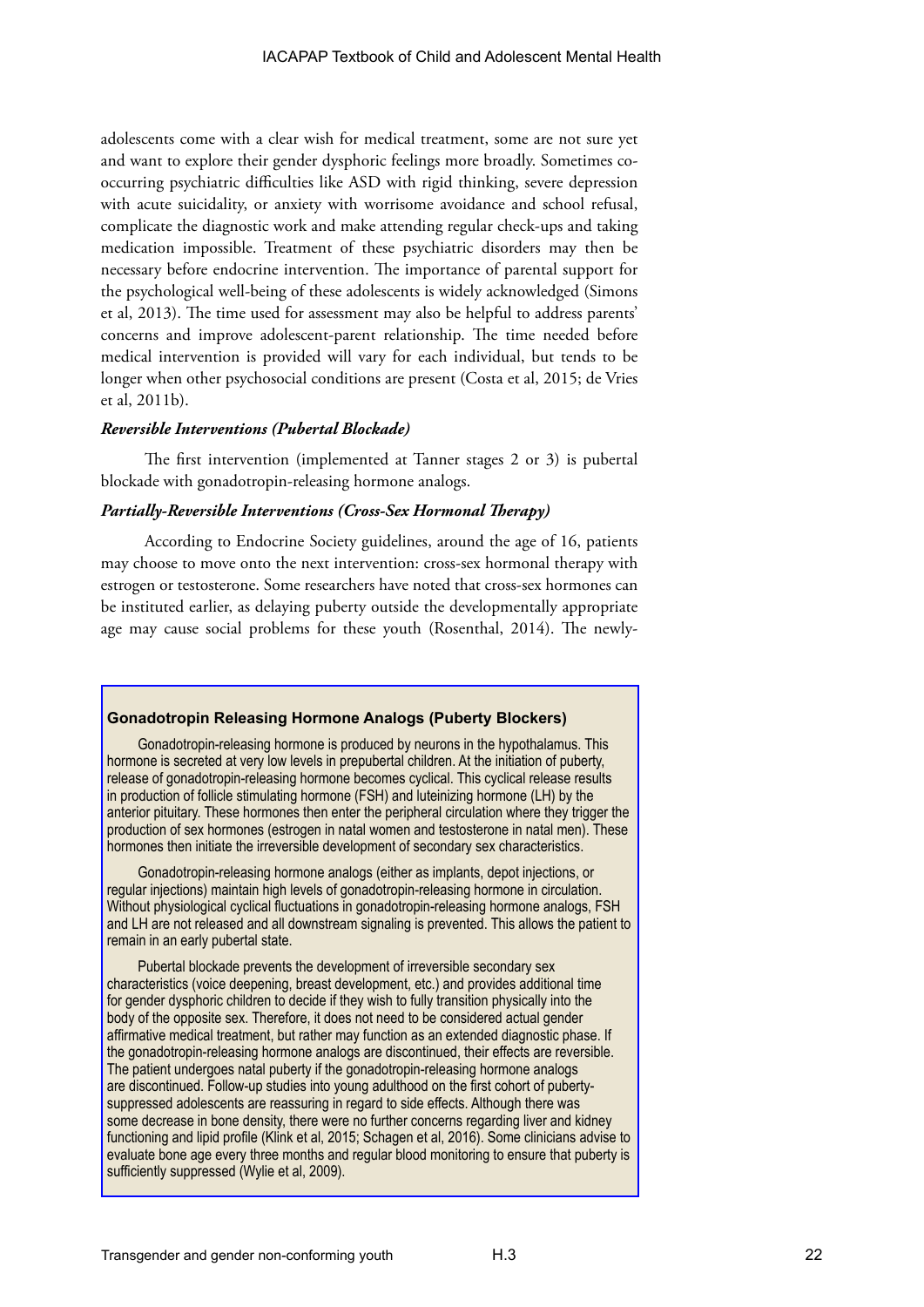released 2017 Endocrine Society Guidelines agree with this approach. Additional criteria for cross-sex hormonal therapy are identical to those for gonadotropinreleasing hormone analogs in the Endocrine Society Guidelines.

Cross-sex hormones will initiate the development of secondary sex characteristics of the desired puberty. These interventions are mostly irreversible and carry a more significant side effect profile. The most prominent side effect of estrogen therapy is hypercoagulability, though clinicians prescribing these medications should be aware of the full spectrum of side effects. Of note, hypercoagulability can be particularly problematic for patients undergoing highrisk surgery such as vaginoplasty. Patients on these medications should be regularly monitored for serum hormone concentrations as well and maintained within normal testosterone and estrogen serum concentrations for their desired gender. Spironolactone has been used for its anti-androgenic properties in select cases but is generally not considered a first line treatment given its unfavorable side-effect profile as a diuretic (Wylie et al, 2009).

#### *Irreversible Interventions (Gender Affirming Surgeries)*

At the legal age of adulthood, patients may choose to undergo a variety of surgical interventions, including vaginoplasty, phalloplasty, scrotoplasty, breast augmentation, facial reconstruction, hysterectomy, and reduction thyroid chondroplasty, among others. Patients should be carefully counseled on the risks and benefits of surgery. Specific surgical interventions are many and are out of the scope of this chapter. Of note, some surgical interventions may be considered earlier in the course of treatment. In the World Professional Association for Transgender Health (WPATH) Standards of Care, mastectomies are being considered earlier than age 18 (Coleman et al, 2011).

#### *Fertility Considerations*

There is a paucity of research on the effects of pubertal blockade and crosssex hormonal therapy on future fertility. Interested patients should be counseled on fertility preservation options early in treatment and before starting hormonal treatment.

#### **CULTURAL ASPECTS**

In providing care for transgender and gender nonconforming people, one will need to consider the local legal situation, family dynamics, and patients' and their families' attitudes, and adjust the services accordingly. When treating immigrant families and ethnic minorities in Western countries, it is important to understand the family's culture and how they have been influenced by the host culture in regards to sexuality and gender. One may not assume that immigration necessarily altered background cultural concepts about sexuality and gender including stigma — in many cases they become more rigid. Legal issues remain very important in providing care as, even in the United States, there have been several recent setbacks in the legal protection of transgender and gender nonconforming individuals.

#### **SUMMARY**

Gender nonconforming and gender dysphoric youth represent a vulnerable demographic with high rates of co-occurring psychiatric conditions and suicidal behavior, likely secondary to minority stress and dysphoria related to living in a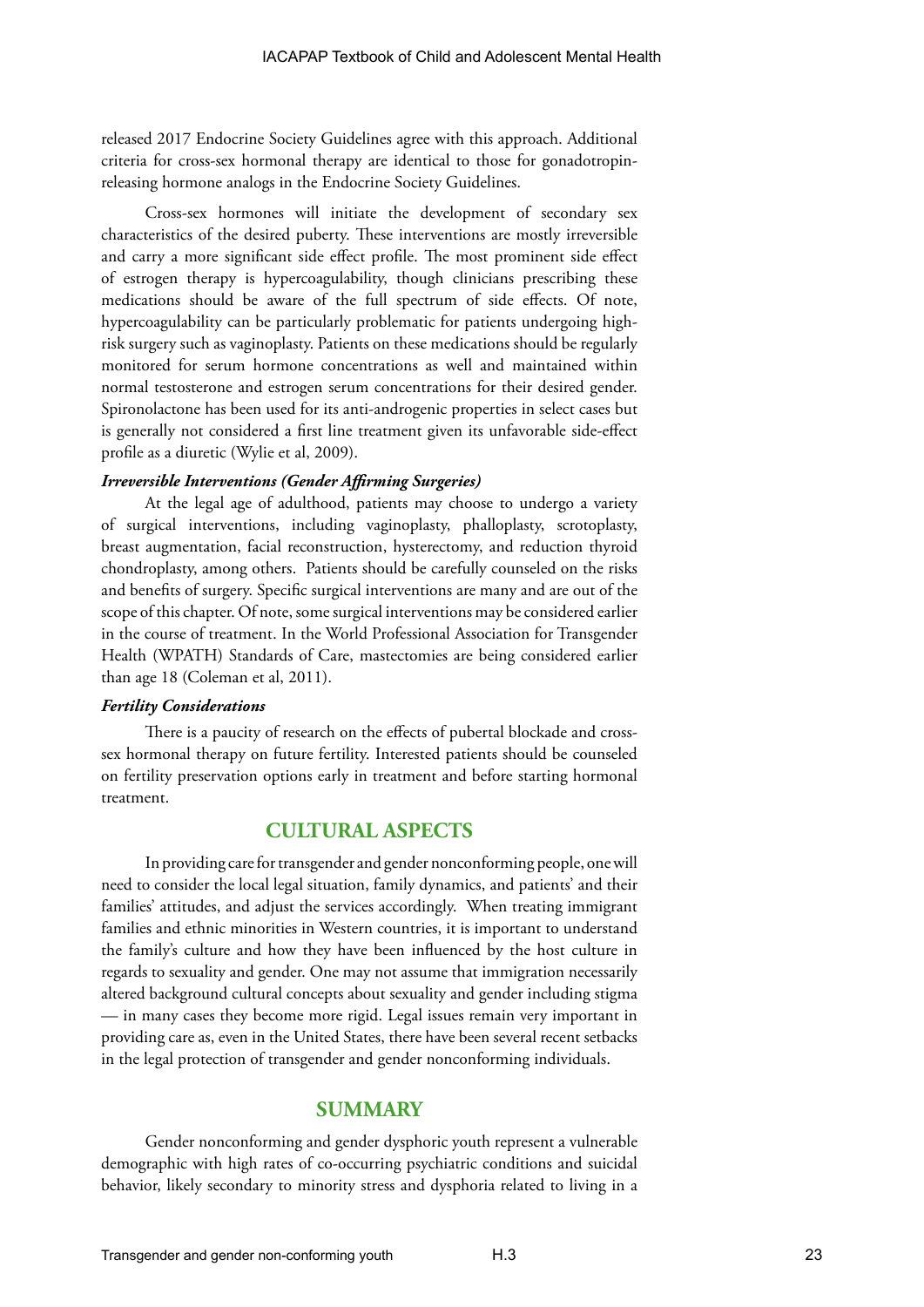body that does not match one's experienced gender. Prepubescent children with gender variant behavior or identification are best supported with psychotherapy and socio-familial interventions. For those children who continue to have strong cross-sex identification in adolescence, pubertal blockade and cross-sex hormone therapy to align patients' bodies with their experienced identities have been shown to improve mental health outcomes.

## **REFERENCES**

- Achenbach TM, Rescorla LA. *Manual for the ASEBA School-Age Forms & Profiles: An Integrated System of Multi-Informant Assesment.* Burlington, VT, University of Vermont, Research Center for Children, Youth, & Families, 2001.
- Adelson SL. Practice parameter on gay, lesbian, or bisexual sexual orientation, gender nonconformity, and gender discordance in children and adolescents. *Journal of the American Academy of Child and Adolescent Psychiatry*  51:957-974, 2012.
- Aitken M, Steensma TD, Blanchard R et al. Evidence for an altered sex ratio in clinic-referred adolescents with gender dysphoria. *Journal of Sexual Medicine* 12:756- 763, 2015.
- Aitken M, VanderLaan DP, Wasserman L et al. Self-harm and suicidality in children referred for gender dysphoria. *Journal of the American Academy of Child and Adolescent Psychiatry* 55:513-520, 2016.
- American Psychiatric Association. *Diagnostic and Statistical Manual of Mental Disorders*, Third ed. Washington, DC, Author, 1980.
- American Psychiatric Association. *Diagnostic and Statistical Manual of Mental Disorders*, Third ed., rev. Washington, DC, Author, 1987.
- American Psychiatric Association. *Diagnostic and Statistical Manual of Mental Disorders*, 4th ed. Washington, DC, Author, 1994.
- American Psychiatric Association. *Diagnostic and Statistical Manual of Mental Disorders,* Fifth ed. Arlington, VA, American Psychiatric Press, 2013.
- American Psychological Association. Guidelines for psychological practice with transgender and gender nonconforming people. *American Psychologist* 70:832-864, 2015.
- Andres R, Flores JLH, Gates GJ et al. *How Many Adults Identify as Transgender in the United States?* Los Angeles, The Wiliams Institute, 2016.
- Arcelus J, Bouman WP, Van Den Noortgate W et al. Systematic review and meta-analysis of prevalence studies in transsexualism. *European Psychiatry* 30:807-815, 2015.
- Berglund H, Lindstrom P, Dhejne-Helmy C et al. Male-tofemale transsexuals show sex-atypical hypothalamus activation when smelling odorous steroids. *Cerebral Cortex* 18:1900-1908, 2008
- Byne W, Bradley SJ, Coleman E et al. Report of the American Psychiatric Association Task Force on Treatment of Gender Identity Disorder. *Archives of Sexual Behavior* 41:759-796, 2012.
- Chayet S. *Moi, Nikki, 13 ans, née Niko*. *Le Monde*, 2014(December 10). Retrieved from http://www. lemonde.fr/m-actu/article/2014/12/10/moi-nikki-13 ans-nee-niko\_4534297\_4497186.html
- Chen M, Fuqua J, Eugster EA. Characteristics of referrals for gender dysphoria over a 13-year period. *Journal of Adolescent Health* 58:369-371, 2016.
- Clark TC, Lucassen MFG, Bullen P et al. The health and wellbeing of transgender high school students: results from the New Zealand adolescent health survey (Youth'12). *Journal of Adolescent Health* 55:93–99, 2014.
- Cohen-Kettenis PT, Pfäfflin F. *Transgenderism and Intersexuality in Childhood and Adolescence: Making Choices*. London, Sage, 2003.
- Cohen-Kettenis PT, van Goozen SH. Pubertal delay as an aid in diagnosis and treatment of a transsexual adolescent. *European Child & Adolescent Psychiatry* 7:246-248, 1998.
- Colapinto J. *As Nature Made Him: The Boy Who Was Raised as a Girl.* New York, Harper Collins Publishers, 2000.
- Coleman E, Bockting W, Botzer M et al. Standards of care for the health of transsexual, transgender and gender nonconforming people, version 7. *International Journal of Transgenderism* 13:165-232, 2011.
- Conron KJ, Scott G, Stowell GS et al. Transgender health in Massachusetts: Results from a household probability sample of adults. *American Journal of Public Health* 102:118-122, 2012.
- Coolidge FL, Thede LL, Young SE. The heritability of gender identity disorder in a child and adolescent twin sample. *Behavior Genetics* 32:251-257, 2002.
- Costa R, Dunsford M, Skagerberg E et al. Psychological support, puberty suppression, and psychosocial functioning in adolescents with gender dysphoria. *Journal of Sexual Medicine* 12:2206-2214, 2015.
- Dessens AB, Slijper FM, Drop SL. Gender dysphoria and gender change in chromosomal females with congenital adrenal hyperplasia. *Archives of Sexual Behavior*  34:389-397, 2005.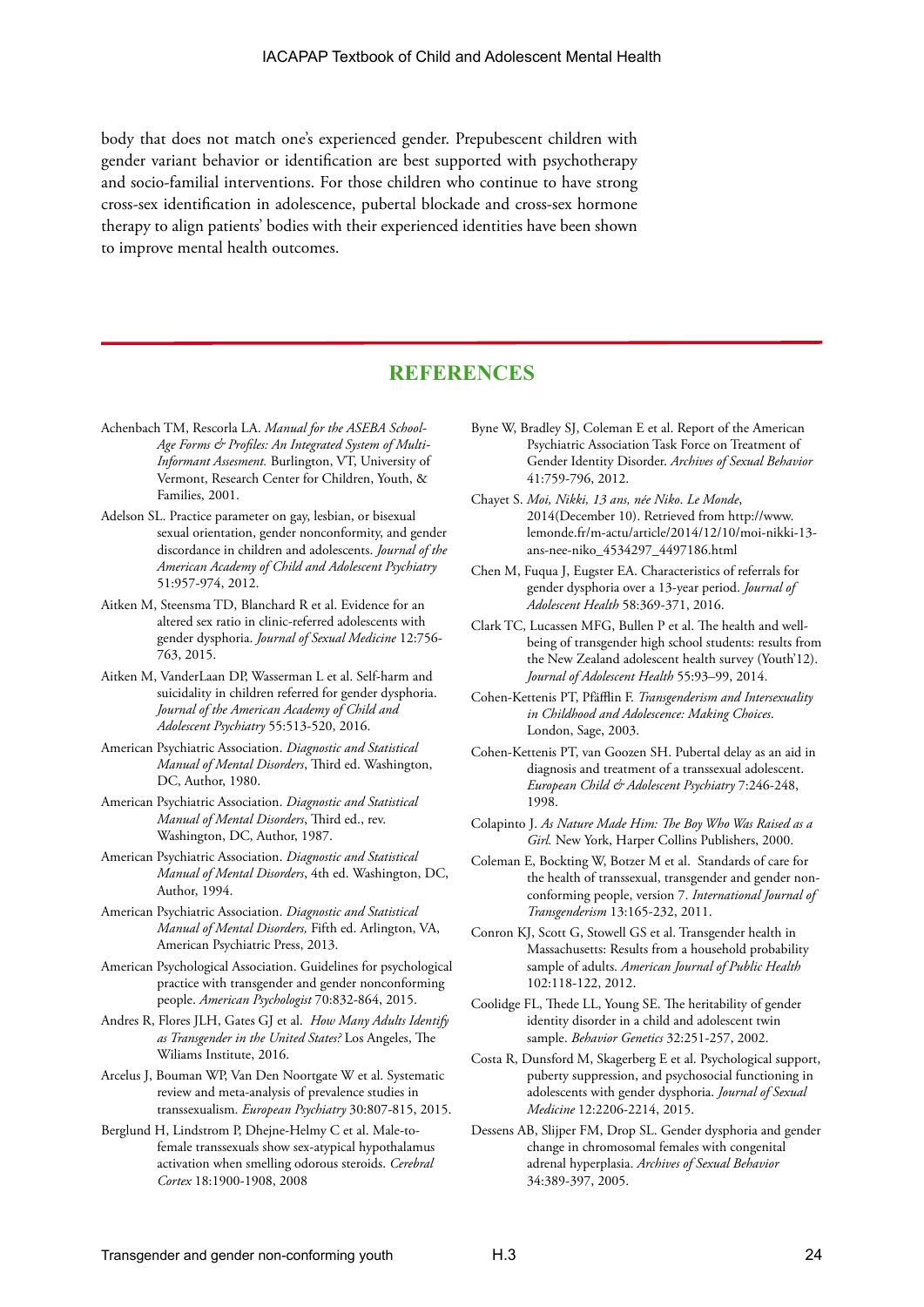- de Vries ALC, Cohen-Kettenis PT. Clinical management of gender dysphoria in children and adolescents: The Dutch approach. *Journal of Homosexuality* 59:301- 320, 2012.
- de Vries ALC, Doreleijers TA, Steensma TD et al. Psychiatric comorbidity in gender dysphoric adolescents. *Journal of Child Psychology and Psychiatry* 52:1195-1202, 2011a.
- de Vries ALC, Kreukels BPC, Steensma TD et al. Comparing adult and adolescent transsexuals: An MMPI-2 and MMPI-A study. *Psychiatry Research* 186:414-418, 2011b.
- de Vries ALC, McGuire JK, Steensma TD, et al. Young adult psychological outcome after puberty suppression and gender reassignment. *Pediatrics* 134:696-704, 2014.
- de Vries ALC, Steensma TD, Cohen-Kettenis PT et al. Poor peer relations predict parent- and self-reported behavioral and emotional problems of adolescents with gender dysphoria: A cross-national, cross-clinic comparative analysis. *European Child & Adolescent Psychiatry* 25:579-588, 2016.
- Diamond M, Sigmundson HK. Sex reassignment at birth: Long-term review and clinical implications. *Archives of Pediatrics & Adolescent Medicine* 151:298-304, 1997.
- Dreger A. Gender identity disorder in childhood: Inconclusive advice to parents. *Hastings Center Report* 39:26-29, 2009.
- Drescher J, Byne W. Introduction to the special issue on "The Treatment of Gender Dysphoric/Gender Variant Children and Adolescents." *Journal of Homosexuality*  59:295-300, 2012
- Drescher J, Cohen-Kettenis PT, Reed GM. Gender incongruence of childhood in the ICD-11: Controversies, proposal, and rationale. *Lancet Psychiatry* 3:297-304, 2016.
- Drummond KD, Bradley SJ, Peterson-Badali M et al. A followup study of girls with gender identity disorder. *Developmental Psychology* 44:34-45, 2008
- Edwards-Leeper L, Leibowitz S, Sangganjanavanich VF. Affirmative practice with transgender and gender nonconforming youth: Expanding the model. *Psychology of Sexual Orientation and Gender Diversity* 3:165-172, 2016.
- Ehrensaft D. From gender identity disorder to gender identity creativity: True gender self child therapy. *Journal of Homosexuality* 59:337-356, 2012.
- Fridell SR, Zucker KJ, Bradley SJ et al. Physical attractiveness of girls with gender identity disorder. *Archives of Sexual Behavior* 25:17-31, 1996.
- Giedd JN, Raznahan A, Mills KL, et al. Magnetic resonance imaging of male/female differences in human adolescent brain anatomy. *Biology of Sex Differences*  3(1):19, 2012, doi: 10.1186/2042-6410-3-19.
- Green R. *Sexual Identity Conflict in Children and Adults.* New York, Basic Books, 1974.
- Green R. *The "Sissy Boy Syndrome" and the Development of Homosexuality.* New Haven, CT, Yale University Press, 1987.
- Green R. Banning therapy to change sexual orientation or gender identity in patients under 18. *Journal of the American Academy of Psychiatry and the Law* 45:7-11, 2017.
- Guillamon A, Junque C, Gomez-Gil E. A review of the status of brain structure research in transsexualism. *Archives of Sexual Behavior* 2016, doi:10.1007/s10508-016- 0768-5.
- Hembree WC, Cohen-Kettenis PT, Gooren L et al. Endocrine treatment of gender-dysphoric/gender-incongruent persons: an Endocrine Society clinical practice guideline. *The Journal of Clinical Endocrinology & Metabolism*, 102(11):3869-3903, 2017.
- Hill DB, Menvielle E. "You have to give them a place where they feel protected and safe and loved": The views of parents who have gender-variant children and adolescents. *Journal of LGBT Youth* 6:243-271, 2009.
- Hines M. Gonadal hormones and sexual differentiation of human brain and behavior. In: Pfaff DW, Arnold AP, Etgen AM et al (eds) *Hormones, Brain and Behavior,*  2nd ed. San Diego, Academic Press, 2009, pp. 1869- 1910.
- Hines M. Gender development and the human brain. *Annual Review of Neuroscience* 34:69-88, 2011.
- Holt V, Skagerberg E, Dunsford M. Young people with features of gender dysphoria: Demographics and associated difficulties. *Clinical Child Psychology and Psychiatry*  21:108-118, 2016.
- Hsieh S, Leininger J. Resource list: Clinical care programs for gender-nonconforming children and adolescents. *Pediatric Annals* 43:238-244, 2014.
- Hughes IA, Houk C, Ahmed SF et al. Consensus statement on management of intersex disorders. *Archives of Disease in Childhood* 91:554-563, 2006.
- Jones RM, Wheelwright S, Farrell K et al. Female-to-male transsexual people and autistic traits. *Journal of Autism and Developmental Disorders* 42:301-306, 2012.
- Kaltiala-Heino R, Sumia M, Tyolajarvi M et al. Two years of gender identity service for minors: Overrepresentation of natal girls with severe problems in adolescent development. *Child and Adolescent Psychiatry and Mental Health* 9:9, 2015, doi:10.1186/s13034-015- 0042-y.
- Khatchadourian K, Amed S, Metzger DL. Clinical management of youth with gender dysphoria in Vancouver. *Journal of Pediatrics* 164:906-911, 2014.
- Klink D, Caris M, Heijboer A et al. Bone mass in young adulthood following gonadotropin-releasing hormone analog treatment and cross-sex hormone treatment in adolescents with gender dysphoria. *Journal of Clinical Endocrinology & Metabolism* 100:E270-E275, 2015, doi: 10.1210/jc.2014-2439.
- Kreukels BPC, Guillamon A. Neuroimaging studies in people with gender incongruence. *International Review of Psychiatry* 28:120-128, 2016.
- Kruijver FP, Zhou JN, Pool CW et al. Male-to-female transsexuals have female neuron numbers in a limbic nucleus. *Journal of Clinical Endocrinology & Metabolism* 85:2034-2041, 2000.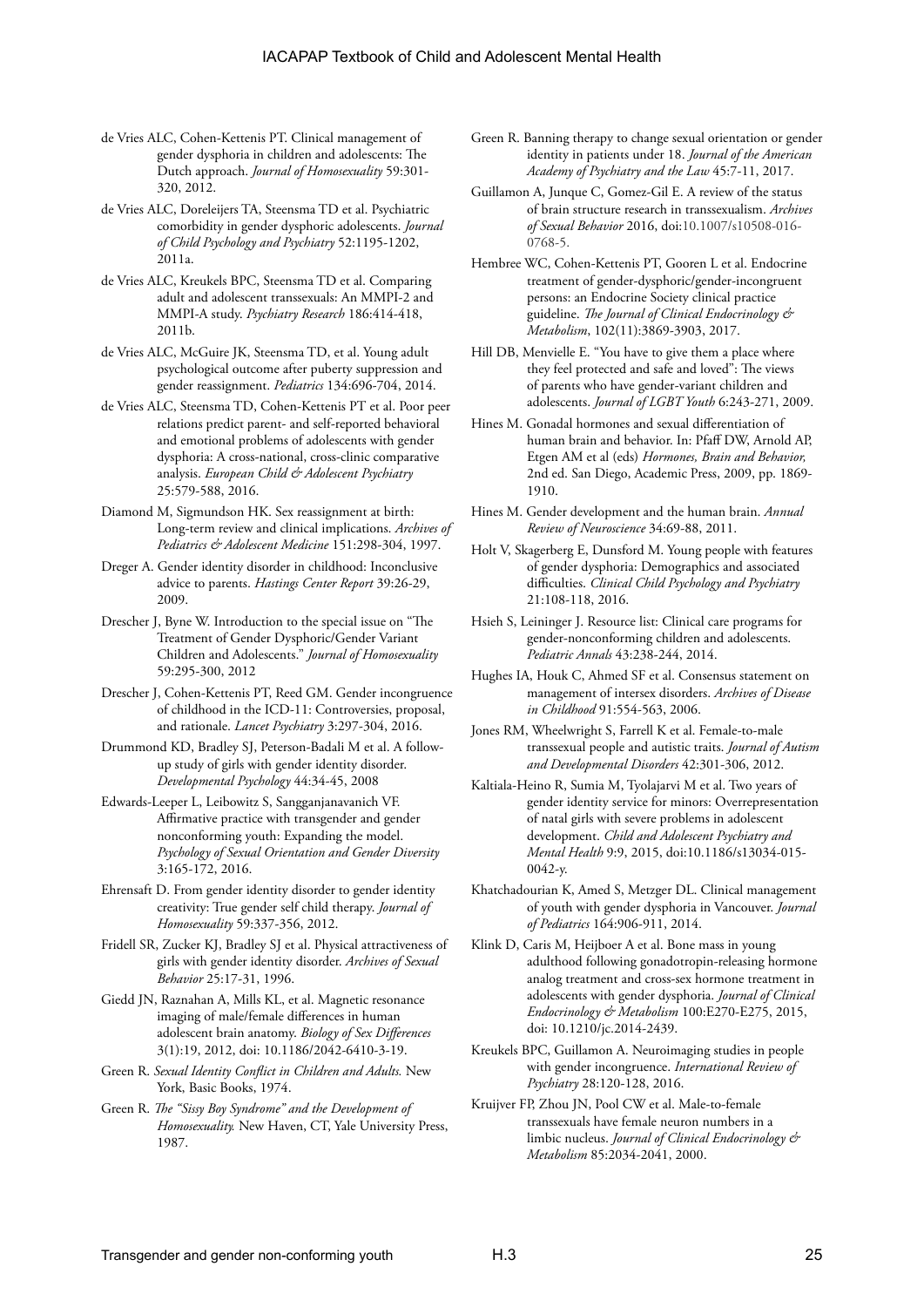- Kuyper L, Wijsen C. Gender identities and gender dysphoria in the Netherlands. *Archives of Sexual Behavior* 43:377- 385, 2014.
- Lai MC, Lombardo MV, Baron-Cohen S. Autism. *Lancet* 383:896-910, 2014.
- Lawrence AA. Sexual orientation versus age of onset as bases for typologies (subtypes) for gender identity disorder in adolescents and adults. *Archives of Sexual Behavior* 39:514-545, 2010.
- Marantz S, Coates S. Mothers of boys with gender identity disorder:A comparison of matched controls. *Journal of the American Academy of Child and Adolescent Psychiatry* 30:310-315, 1991.
- Mazur T. Gender dysphoria and gender change in androgen insensitivity or micropenis. *Archives of Sexual Behavior*  34:411-421, 2005.
- McDermid SA, Zucker KJ, Bradley SJ et al. Effects of physical appearance on masculine trait ratings of boys and girls with gender identity disorder. *Archives of Sexual Behavior* 27:253-267, 1998.
- McGuire JK, Anderson CR, Toomey RB et al. School climate for transgender youth: A mixed method investigation of student experiences and school responses. *Journal of Youth and Adolescence* 39:1175-1188, 2010.
- Merke DP, Bornstein SR. Congenital adrenal hyperplasia. *Lancet* 365:2125-2136, 2005.
- Meyer-Bahlburg HFL. Gender identity disorder in young boys: A parent-and peer-based treatment protocol. *Clinical Child Psychology and Psychiatry* 7:360-376, 2002.
- Meyer-Bahlburg HFL. Gender identity outcome in female-raised 46, XY persons with penile agenesis, cloacal exstrophy of the bladder, or penile ablation. *Archives of Sexual Behavior* 34: 423-438, 2005.
- Meyer-Bahlburg HFL, Baratz Dalke K, Berenbaum SA et al. Gender assignment, reassignment and outcome in disorders of sex development: Update of the 2005 consensus conference. *Hormone Research in Paediatrics*  85:112-118, 2016.
- Money J, Hampson JG, Hampson JL. Imprinting and the establishment of gender role. *Archives of Neurology and Psychiatry* 77:333-336, 1957.
- Morrison EG. Transgender as ingroup or outgroup? Lesbian, gay, and bisexual viewers respond to a transgender character in daytime television. *Journal of Homosexuality* 57:650-665, 2010.
- Olson KR. Prepubescent transgender children: What we do and do not know. *Journal of the American Academy of Child and Adolescent Psychiatry* 55:155-156, 2016.
- Olson J, Schrager SM, Belzer M et al. Baseline physiologic and psychosocial characteristics of transgender youth seeking care for gender dysphoria. *Journal of Adolescent Health* 57:374-380, 2015.
- Olson KR, Durwood L, DeMeules M et al. Mental health of transgender children who are supported in their identities. *Pediatrics* 137(3): doi:10.1542/peds.2015- 3223, 2016a.
- Olson KR, Durwood L, DeMeules M et al. Author response to McKean, Vande Voort, and Croarkin (2016). *Pediatrics* 138(1): doi:10.1542/peds.2016-1203B, 2016b.
- Padawer R. Boygirl. *The New York Times Magazine* pp. 18-23, 36, 46, 2012 (August 12).
- Pasterski V, Gilligan L, Curtis R. Traits of autism spectrum disorders in adults with gender dysphoria. *Archives of Sexual Behavior* 43:387-393, 2014.
- Pasterski V, Zucker KJ, Hindmarsh PC et al. Increased crossgender identification independent of gender role behavior in girls with congenital adrenal hyperplasia: Results from a standardized assessment of 4- to 11-year-old children. *Archives of Sexual Behavior*  44:1363-1375, 2015.
- Pleak R. Ethical issues in diagnosing and treating genderdysphoric children and adolescents. In: Rottnek M (ed). *Sissies & Tomboys: Gender Nonconformity & Homosexual Childhood.* New York, New York University Press, 1999, pp. 44-51.
- Pohl A, Cassidy S, Auyeung B, et al. Uncovering steroidopathy in women with autism: A latent class analysis. *Molecular Autism* 5:27, 2014.
- Reardon S. Largest ever study of transgender teenagers set to kick off. *Nature* 531:560, 2016.
- Richter-Appelt H, Discher C, Gedrose B. Gender identity and recalled gender related childhood play-behaviour in adult individuals with different forms of intersexuality. *Anthropologischer Anzeiger* 63:241-256, 2005.
- Rider GN, McMorris BJ, Gower AL et al. Health and care utilization of transgender and gender nonconforming youth: a population-based study. *Pediatrics*, 2018 p.e20171683.
- Ristori J, Steensma TD. Gender dysphoria in childhood. *International Review of Psychiatry* 28:13-20, 2016.
- Rosenthal SM. Approach to the patient: Transgender youth: Endocrine considerations. *Journal of Clinical Endocrinology & Metabolism* 99:4379-4389, 2014.
- Rosin H. A boy's life. *The Atlantic* 302(4):56-59, 62, 64, 66- 68, 70-71, 2008.
- Ruigrok AN, Salimi-Khorshidi G, Lai MC, et al. A metaanalysis of sex differences in human brain structure. *Neuroscience & Biobehavioral Reviews* 39:34-50, 2014.
- Schagen SE, Cohen-Kettenis PT, Delemarre-van de Waal HA et al. Efficacy and safety of gonadotropin-releasing hormone agonist treatment to suppress puberty in gender dysphoric adolescents. *Journal of Sexual Medicine* 13:1125-1132, 2016.
- Schoning S, Engelien A, Bauer C et al. Neuroimaging differences in spatial cognition between men and male-to-female transsexuals before and during hormone therapy. *Journal of Sexual Medicine*  7:1858-1867, 2010.
- Schuster MA, Reisner SL, Onorato SE. Beyond bathrooms meeting the health needs of transgender people. *New England Journal of Medicine* 375:101-103, 2016.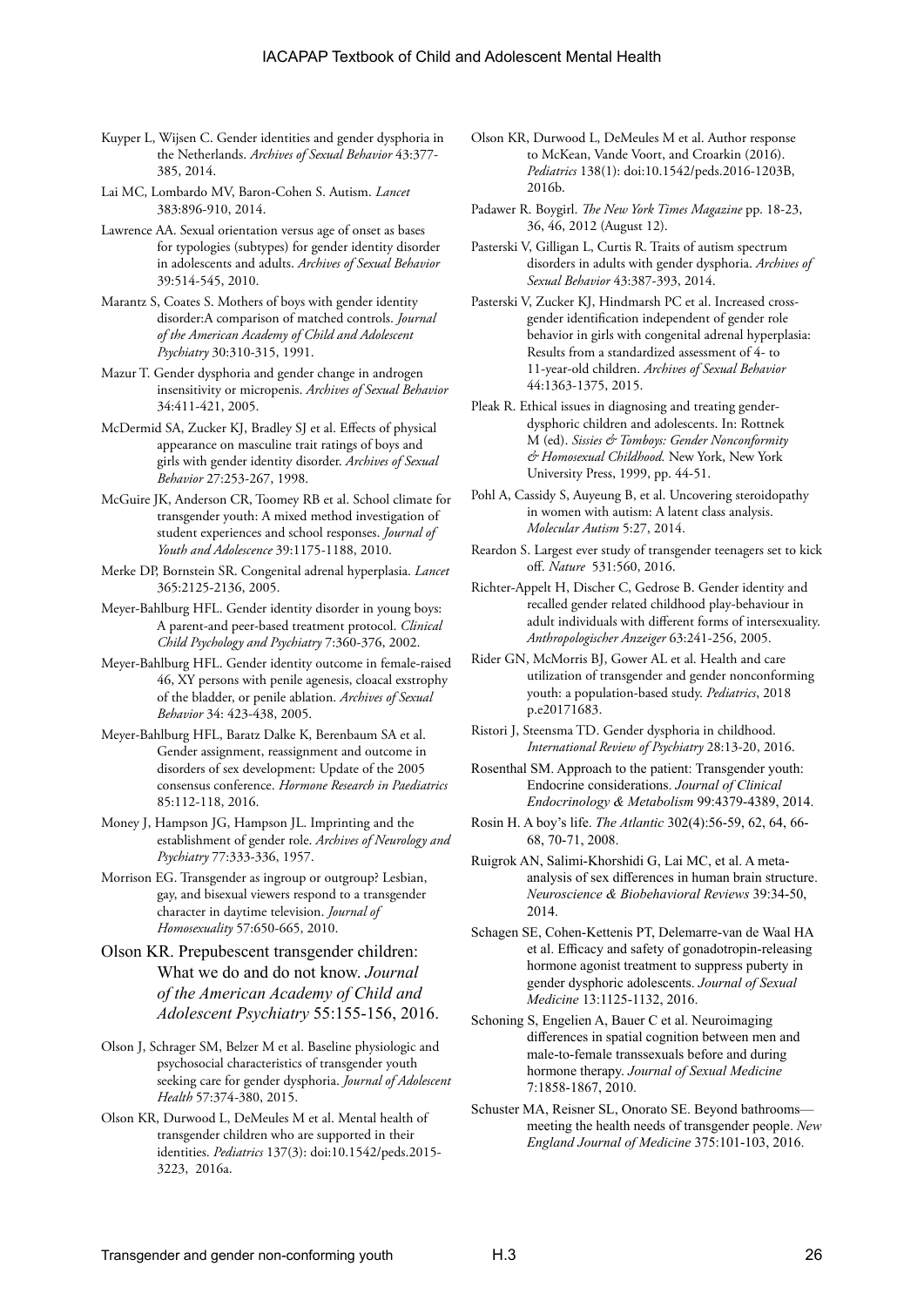- Shields JP, Cohen R, Glassman JR et al. Estimating population size and demographic characteristics of lesbian, gay, bisexual, and transgender youth in middle school. *Journal of Adolescent Health* 52:248–250, 2013.
- Simons L, Schrager SM, Clark LF et al. Parental support and mental health among transgender adolescents. *Journal of Adolescent Health* 53:791-793, 2013.
- Singh D. *A Follow-up Study of Boys with Gender Identity Disorder.* Unpublished doctoral dissertation, University of Toronto, 2012.
- Skagerberg E, Carmichael P. Internalizing and externalizing behaviors in a group of young people with gender dysphoria. *International Journal of Transgenderism*  14:105-112, 2013.
- Soleman RS, Schagen SE, Veltman DJ et al. Sex differences in verbal fluency during adolescence: A functional magnetic resonance imaging study in gender dysphoric and control boys and girls. *Journal of Sexual Medicine* 10:1969-1977, 2013.
- Spack NP, Edwards-Leeper L, Feldman HA et al. Children and adolescents with gender identity disorder referred to a pediatric medical center. *Pediatrics* 129:418-425, 2012.
- Steensma TD, Cohen-Kettenis PT. Gender transitioning before puberty? [Letter to the Editor]. *Archives of Sexual Behavior* 40:649-650, 2011.
- Steensma TD, Kreukels BPC, de Vries ALC et al. Gender identity development in adolescence. *Hormones and Behavior* 64:288-297, 2013a.
- Steensma TD, McGuire JK, Kreukels BPC et al. Factors associated with desistence and persistence of childhood gender dysphoria: A quantitative followup study. *Journal of the American Academy of Child and Adolescent Psychiatry* 52:582-590, 2013b.
- Steensma TD, van der Ende J, Verhulst FC et al. Gender variance in childhood and sexual orientation in adulthood: A prospective study. *Journal of Sexual Medicine* 10:2723-2733, 2013c.
- Steensma TD, Zucker KJ, Kreukels BPC et al. Behavioral and emotional problems on the Teacher's Report Form: A cross-national, cross-clinic comparative analysis of gender dysphoric children and adolescents. *Journal of Abnormal Child Psychology* 42:635-647, 2014.
- Strang JF, Kenworthy L, Dominska A et al. Increased gender variance in autism spectrum disorders and attention deficit hyperactivity disorder. *Archives of Sexual Behavior* 43:1525-1533, 2014
- Strang, JF, Meagher H, Kenworthy L et al. Initial clinical guidelines for co-occurring autism spectrum disorder and gender dysphoria in adolescents. *Journal of Clinical Child & Adolescent Psychology* 47:105-115, 2018.
- Swaab DF, Garcia-Falgueras A. Sexual differentiation of the human brain in relation to gender identity and sexual orientation. *Functional Neurology* 24:17-28, 2009.
- The Associated Press. David Reimer, 38, subject of the John/ Joan case*.* 2004 (May 12).
- T'Sjoen G, De Cuypere G, Monstrey S et al. Male gender identity in complete androgen insensitivity syndrome. *Archives of Sexual Behavior* 40:635-638, 2011.
- Turban JL, van Schalkwyk GI, 2018. "Gender dysphoria" and autism spectrum disorder: is the link real? *Journal of the American Academy of Child & Adolescent Psychiatry* 57(1); 8-9, 2018.
- van Caenegem E, Wierckx K, Elaut E et al. Prevalence of gender nonconformity in Flanders, Belgium. *Archives of Sexual Behavior* 44:1281-1287, 2015.
- van der Miesen AI, Hurley H, Bal A et al. Gender variance and autism spectrum disorder. Manuscript submitted for publication, 2016a.
- van der Miesen AI, Hurley H, de Vries ALC. Gender dysphoria and autism spectrum disorder: A narrative review. *International Review of Psychiatry* 28:70- 80, 2016b.
- Vance SR, Cohen-Kettenis PT, Drescher J et al. Opinions about the DSM gender identity disorder diagnosis: Results from an international survey administered to organizations concerned with the welfare of transgender people. *International Journal of Transgenderism* 12:1-14, 2010.
- Wallien MS, Cohen-Kettenis PT. Psychosexual outcome of gender-dysphoric children. *Journal of the American Academy of Child and Adolescent Psychiatry*  47:1413-1423, 2008.
- Wallien MS, Swaab H, Cohen-Kettenis PT. Psychiatric comorbidity among children with gender identity disorder. *Journal of the American Academy of Child and Adolescent Psychiatry* 46:1307-1314, 2007.
- Wood H, Sasaki S, Bradley SJ et al. Patterns of referral to a gender identity service for children and adolescents (1976-2011): Age, sex ratio, and sexual orientation. *Journal of Sex & Marital Therapy* 39:1-6, 2013.
- Wylie CH, Cohen-Kettenis PT, Delemarre-van de Waal H et al. Endocrine treatment of transsexual persons: An Endocrine Society Clinical Practice Guideline. *Journal of Clinical Endocrinology & Metabolism*  94:3132-3154, 2009.
- Zhou JN, Hofman MA, Gooren LJ et al. A sex difference in the human brain and its relation to transsexuality. *Nature* 378:68-70, 1995.
- Zucker KJ. Gender identity disorder. In: Martin A, Volkmar FR (eds). *Lewis's Child and Adolescent Psychiatry: A Comprehensive Textbook,* 4th ed. Baltimore, MD, Lippincott Williams & Wilkins, 2007, pp. 669-680.
- Zucker KJ. Treatment of gender identity disorders in children. In: Blanchard R, Steiner BW (eds). *Clinical Management of Gender Identity Disorders in Children and Adults.* Washington, DC, American Psychiatric Press, 1990, pp. 25-45.
- Zucker KJ, Bradley SJ. *Gender Identity Disorder and Psychosexual Problems in Children and Adolescents.* New York, Guilford Press, 1995.
- Zucker KJ, Wild J, Bradley SJ et al. Physical attractiveness of boys with gender identity disorder. *Archives of Sexual Behavior* 22:23-36, 1993.